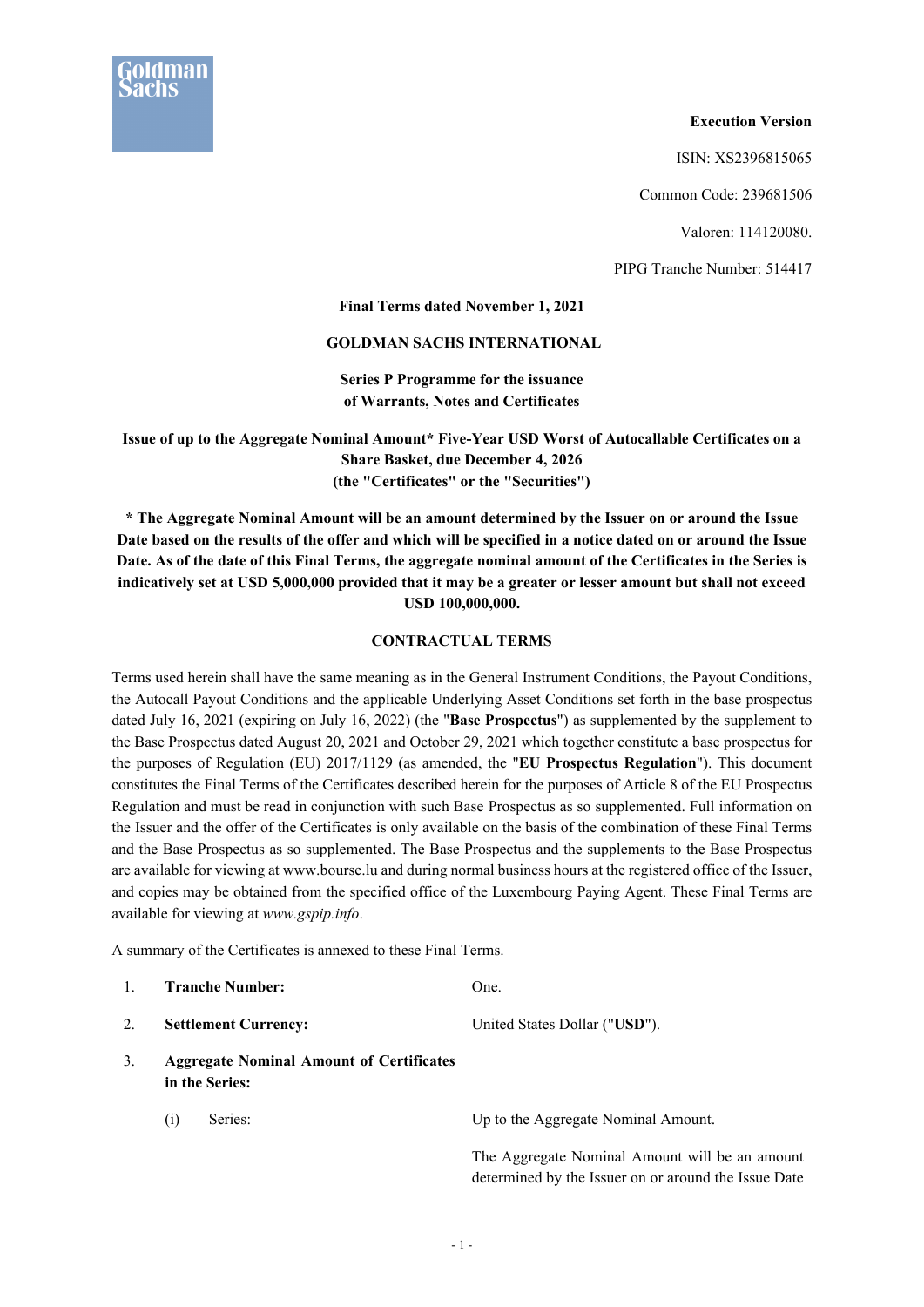|    |       |                                                                                                 | based on the results of the offer and which will be<br>specified in a notice dated on or around the Issue Date.<br>As of the date of this Final Terms, the aggregate<br>nominal amount of the Certificates in the Series is<br>indicatively set at USD 5,000,000 provided that it<br>may be a greater or lesser amount but shall not exceed<br>USD 100,000,000.                                                                                                           |
|----|-------|-------------------------------------------------------------------------------------------------|---------------------------------------------------------------------------------------------------------------------------------------------------------------------------------------------------------------------------------------------------------------------------------------------------------------------------------------------------------------------------------------------------------------------------------------------------------------------------|
|    | (ii)  | Tranche:                                                                                        | Up to the Aggregate Nominal Amount.                                                                                                                                                                                                                                                                                                                                                                                                                                       |
|    |       |                                                                                                 | The Aggregate Nominal Amount will be an amount<br>determined by the Issuer on or around the Issue Date<br>based on the results of the offer and which will be<br>specified in a notice dated on or around the Issue Date.<br>As of the date of this Final Terms, the aggregate<br>nominal amount of the Certificates in the Series is<br>indicatively set at USD 5,000,000 provided that it<br>may be a greater or lesser amount but shall not exceed<br>USD 100,000,000. |
|    | (iii) | Trading in Nominal:                                                                             | Applicable.                                                                                                                                                                                                                                                                                                                                                                                                                                                               |
|    | (iv)  | Non-standard Securities Format:                                                                 | Not Applicable.                                                                                                                                                                                                                                                                                                                                                                                                                                                           |
|    | (v)   | Nominal Amount:                                                                                 | USD 1,000.                                                                                                                                                                                                                                                                                                                                                                                                                                                                |
| 4. |       | <b>Issue Price:</b>                                                                             | 100 per cent. (100%) of the Aggregate Nominal<br>Amount.                                                                                                                                                                                                                                                                                                                                                                                                                  |
| 5. |       | <b>Calculation Amount:</b>                                                                      | USD 1,000.                                                                                                                                                                                                                                                                                                                                                                                                                                                                |
| 6. |       | <b>Issue Date:</b>                                                                              | December 3, 2021.                                                                                                                                                                                                                                                                                                                                                                                                                                                         |
| 7. |       | <b>Maturity Date:</b>                                                                           | Scheduled Maturity Date is December 4, 2026.                                                                                                                                                                                                                                                                                                                                                                                                                              |
|    |       | (i) Strike Date:                                                                                | Not Applicable.                                                                                                                                                                                                                                                                                                                                                                                                                                                           |
|    | (ii)  | Relevant Determination Date (General<br>Instrument Condition $2(a)$ :                           | Latest Reference Date in respect of the Final<br>Reference Date.                                                                                                                                                                                                                                                                                                                                                                                                          |
|    | (iii) | <b>Scheduled Determination Date:</b>                                                            | Not Applicable.                                                                                                                                                                                                                                                                                                                                                                                                                                                           |
|    | (iv)  | First<br>Maturity<br>Date<br>Adjustment:                                                        | Specific Not Applicable.                                                                                                                                                                                                                                                                                                                                                                                                                                                  |
|    | (v)   | Second<br>Maturity<br>Date<br>Adjustment:                                                       | Specific Applicable.                                                                                                                                                                                                                                                                                                                                                                                                                                                      |
|    |       | Specified<br>Day(s)<br>for<br>the<br>purposes of "Second Maturity<br>Date Specific Adjustment": | 5 Business Days.                                                                                                                                                                                                                                                                                                                                                                                                                                                          |
|    |       | Maturity Date Business Day<br>Convention for the purposes of                                    | Following Business Day Convention.                                                                                                                                                                                                                                                                                                                                                                                                                                        |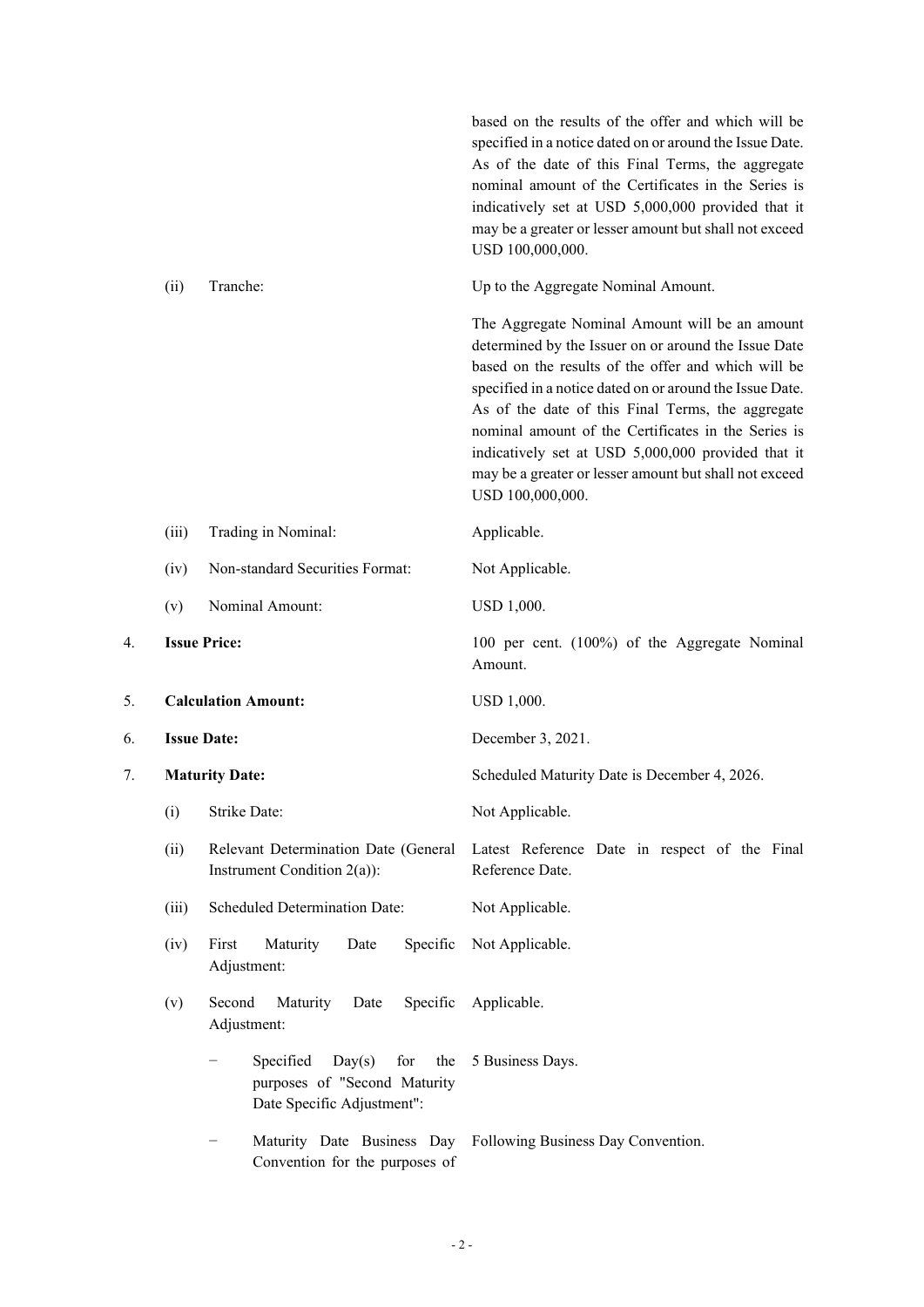|     | "Second Maturity Date Specific<br>Adjustment":                                       |                                                                                                         |
|-----|--------------------------------------------------------------------------------------|---------------------------------------------------------------------------------------------------------|
|     | Business Day Adjustment:<br>(vi)                                                     | Not Applicable.                                                                                         |
|     | American Style Adjustment:<br>(vii)                                                  | Not Applicable.                                                                                         |
|     | Maturity Date Roll on Payment Date<br>(viii)<br>Adjustment:                          | Not Applicable.                                                                                         |
|     | One-Delta<br>Open-Ended<br>Optional<br>(ix)<br>Redemption Payout:                    | Not Applicable.                                                                                         |
| 8.  | <b>Underlying Asset(s):</b>                                                          | The Shares (as defined below).                                                                          |
|     | <b>VALUATION PROVISIONS</b>                                                          |                                                                                                         |
| 9.  | <b>Valuation Date(s):</b>                                                            | November 28, 2022 November 27, 2023, November<br>26, 2024, November 26, 2025, and November 27,<br>2026. |
|     | Final Reference Date:                                                                | The Valuation Date scheduled to fall on November<br>27, 2026.                                           |
| 10. | <b>Entry Level Observation Dates:</b>                                                | Not Applicable.                                                                                         |
| 11. | <b>Initial Valuation Date:</b>                                                       | November 26, 2021.                                                                                      |
| 12. | Averaging:                                                                           | Not Applicable.                                                                                         |
| 13. | <b>Asset Initial Price:</b>                                                          | In respect of each Underlying Asset, the Initial<br>Closing Price of such Underlying Asset.             |
| 14. | <b>Adjusted Asset Final Reference Date:</b>                                          | Not Applicable.                                                                                         |
| 15. | <b>Adjusted Asset Initial Reference Date:</b>                                        | Not Applicable.                                                                                         |
| 16. | <b>FX (Final) Valuation Date:</b>                                                    | Not Applicable.                                                                                         |
| 17. | <b>FX (Initial) Valuation Date:</b>                                                  | Not Applicable.                                                                                         |
| 18. | <b>Final FX Valuation Date:</b>                                                      | Not Applicable.                                                                                         |
| 19. | <b>Initial FX Valuation Date:</b>                                                    | Not Applicable.                                                                                         |
|     | <b>COUPON PAYOUT CONDITIONS</b>                                                      |                                                                                                         |
| 20. | <b>Coupon Payout Conditions:</b>                                                     | Not Applicable.                                                                                         |
| 21. | <b>Interest Basis:</b>                                                               | Not Applicable.                                                                                         |
| 22. | <b>Interest Commencement Date:</b>                                                   | Not Applicable.                                                                                         |
| 23. | <b>Fixed Rate Instrument Conditions (General</b><br><b>Instrument Condition 13):</b> | Not Applicable.                                                                                         |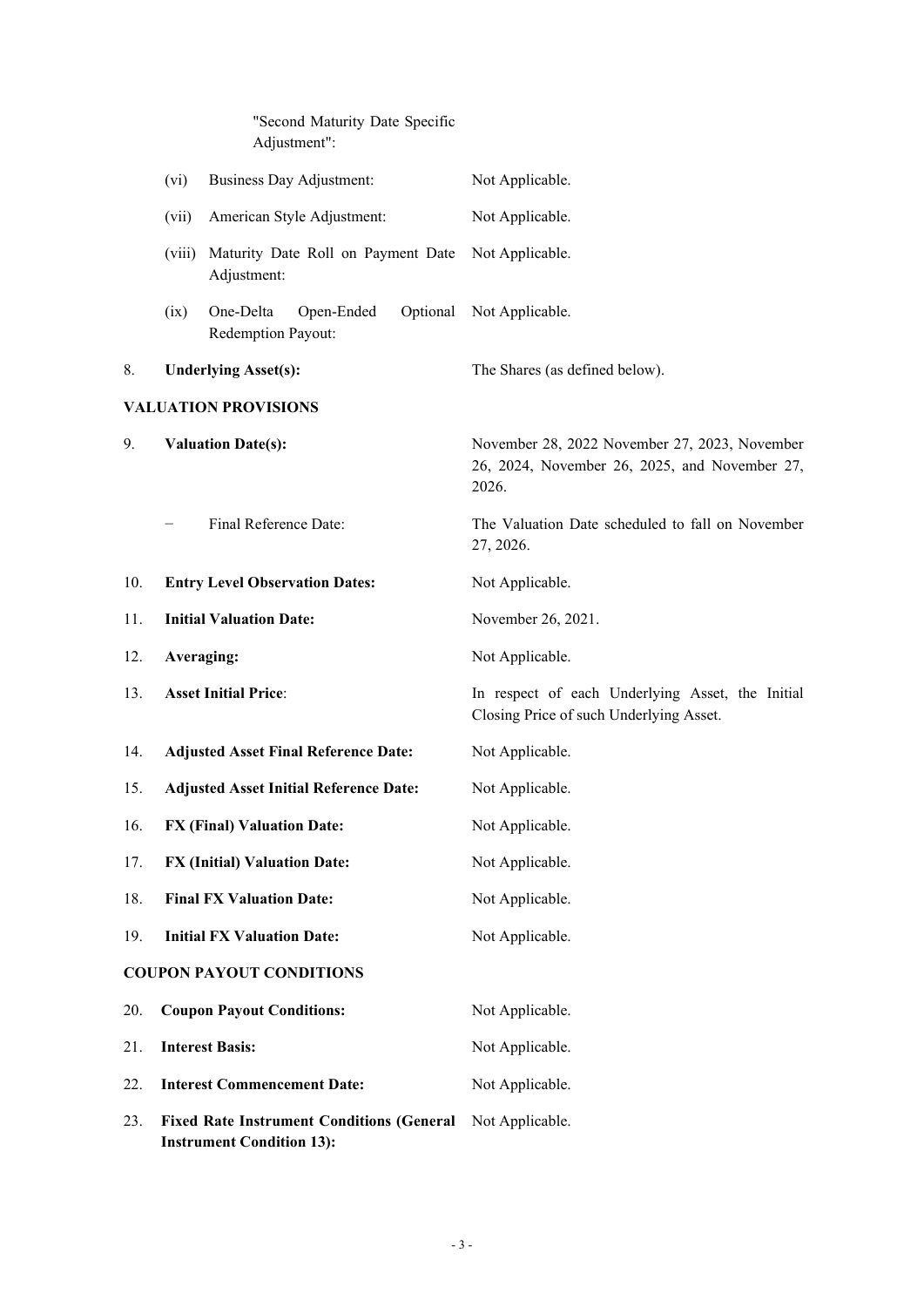- 24. **BRL FX Conditions (Coupon Payout** Not Applicable. **Condition 1.1(c))**:
- 25. **FX Security Conditions (Coupon Payout**  Not Applicable. **Condition 1.1(d))**:
- 26. **Floating Rate Instrument Conditions**  Not Applicable. **(General Instrument Condition 14):**
- 27. **Change of Interest Basis Instrument Condition 15):** (General Not Applicable.
- 28. **Alternative Fixed Coupon Amount (Coupon**  Not Applicable. **Payout Condition 1.1):**
- 29. **Lock-In Coupon Amount (Coupon Payout**  Not Applicable. **Condition 1.1(f)):**
- 30. **Conditional Coupon (Coupon Payout**  Not Applicable. **Condition 1.3):**
- 31. **Range Accrual Coupon (Coupon Payout**  Not Applicable. **Condition 1.4):**
- 32. **Performance Coupon (Coupon Payout**  Not Applicable. **Condition 1.5):**
- 33. **Dual Currency Coupon (Coupon Payout**  Not Applicable. **Condition 1.6):**
- 34. **Dropback Security (Coupon Condition 1.7):** Payout Not Applicable.

# **AUTOCALL PAYOUT CONDITIONS**

| 35.                                                                         |  | Automatic | <b>Early Exercise</b><br><b>Instrument Condition 17):</b>                                                                           | (General Applicable. |
|-----------------------------------------------------------------------------|--|-----------|-------------------------------------------------------------------------------------------------------------------------------------|----------------------|
| Applicable Date $(s)$ :<br>(i)<br>Automatic Early Exercise Date(s):<br>(ii) |  |           | Each Autocall Observation Date.                                                                                                     |                      |
|                                                                             |  |           | Each date set forth in the Autocall Table in the column<br>entitled "Automatic Early Exercise Date".                                |                      |
|                                                                             |  | (a)       | First Automatic Early Exercise<br>Date Specific Adjustment:                                                                         | Not Applicable.      |
|                                                                             |  | (b)       | Automatic<br>Second<br>Early<br>Exercise<br>Specific<br>Date<br>Adjustment:                                                         | Applicable.          |
|                                                                             |  |           | Exercise<br>Automatic<br>Early<br>Specified $Day(s)$ for the purposes<br>of "Second Automatic Early<br>Exercise<br>Specific<br>Date | 5 Business Days.     |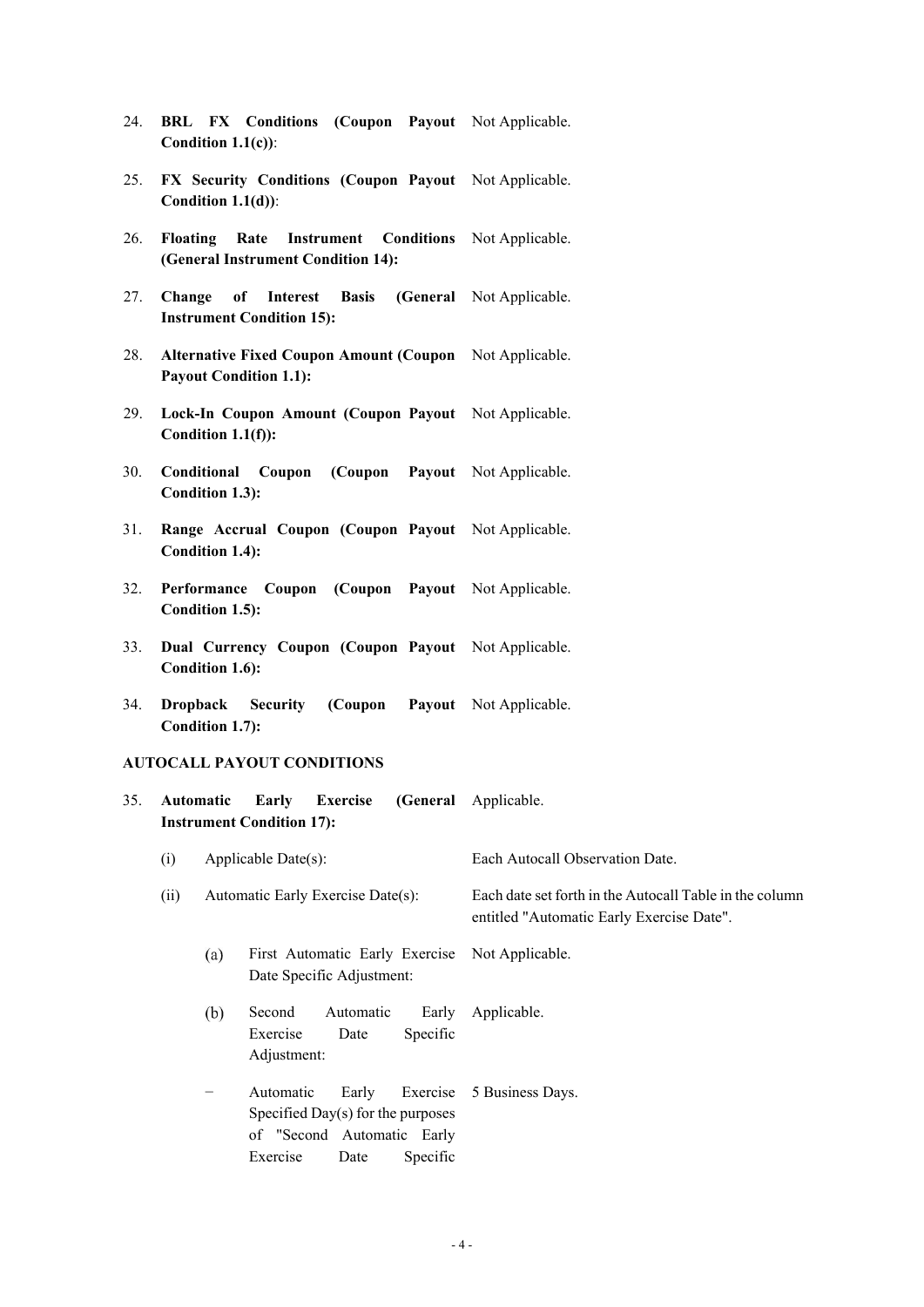Adjustment":

|     |        | Relevant<br>Automatic<br>Early<br><b>Exercise Determination Date:</b> | The Latest Reference Date in respect of the<br>Applicable Date corresponding to such Scheduled<br>Automatic Early Exercise Date.                                                                                                                                                     |
|-----|--------|-----------------------------------------------------------------------|--------------------------------------------------------------------------------------------------------------------------------------------------------------------------------------------------------------------------------------------------------------------------------------|
|     | (iii)  | Automatic Early Exercise Amount(s):                                   | In respect of each Applicable Date, the Autocall Event<br>Amount corresponding to such Applicable Date.                                                                                                                                                                              |
| 36. |        | <b>Autocall Payout Conditions:</b>                                    | Applicable.                                                                                                                                                                                                                                                                          |
|     | (i)    | <b>Autocall Event:</b>                                                | Applicable, for the purposes of the definition of<br>"Autocall Event" in the Autocall Payout Conditions,<br>Autocall Reference Value greater than or equal to the<br>Autocall Level is applicable in respect of each<br>Autocall Observation Date.                                   |
|     |        | No Coupon Amount payable<br>following Autocall Event:                 | Applicable.                                                                                                                                                                                                                                                                          |
|     | (ii)   | Daily Autocall Event Amount:                                          | Not Applicable.                                                                                                                                                                                                                                                                      |
|     | (iii)  | Autocall Reference Value:                                             | Autocall Closing Price.                                                                                                                                                                                                                                                              |
|     | (iv)   | Autocall Level:                                                       | In respect of each Autocall Observation Date and each<br>Underlying Asset, the percentage of the Asset Initial<br>Price of such Underlying Asset set forth in the<br>Autocall Table in the column "Autocall Level" in the<br>row corresponding to such Autocall Observation<br>Date. |
|     |        | Autocall<br>Comparative<br>Level<br>Method:                           | Not Applicable.                                                                                                                                                                                                                                                                      |
|     | (v)    | <b>TARN Amount:</b>                                                   | Not Applicable.                                                                                                                                                                                                                                                                      |
|     | (vi)   | <b>Autocall Observation Date:</b>                                     | Each date set forth in the Autocall Table in the column<br>entitled "Autocall Observation Date".                                                                                                                                                                                     |
|     | (vii)  | Autocall Observation Period:                                          | Not Applicable.                                                                                                                                                                                                                                                                      |
|     | (viii) | Autocall Event Amount:                                                | In respect of each Autocall Observation Date, the<br>amount set forth in the Autocall Table in the column<br>"Autocall Event Amount" in the row corresponding to<br>such Autocall Observation Date.                                                                                  |
|     | (ix)   | Simultaneous Autocall Conditions:                                     | Not Applicable.                                                                                                                                                                                                                                                                      |
|     | (x)    | Autocall<br>Observation<br>Period<br>(Per<br>AOD):                    | Not Applicable.                                                                                                                                                                                                                                                                      |

| AUTOCALL TABLE              |                        |                       |                              |
|-----------------------------|------------------------|-----------------------|------------------------------|
| <b>Autocall Observation</b> | <b>Automatic Early</b> | <b>Autocall Level</b> | <b>Autocall Event Amount</b> |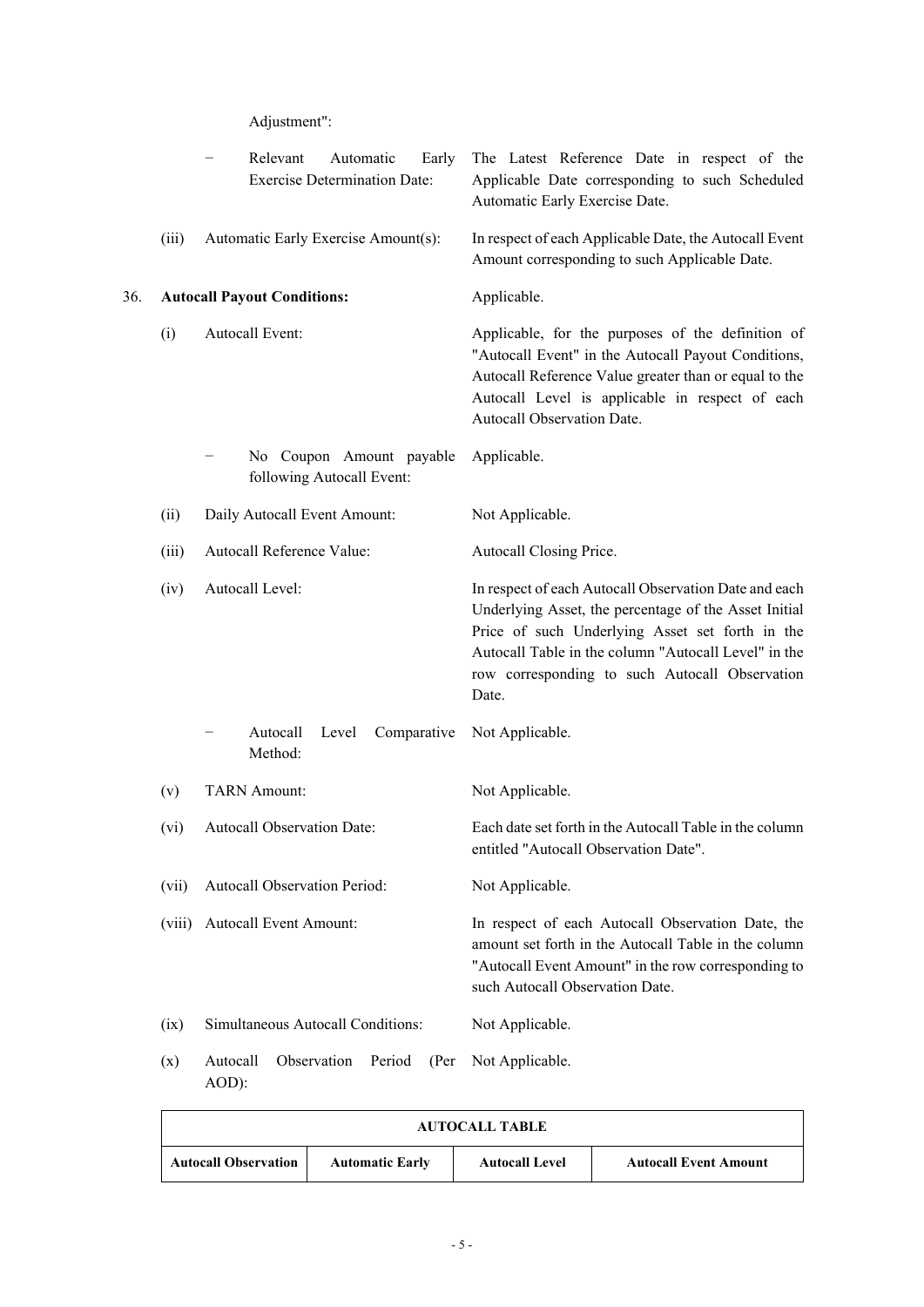| Date                                                            | <b>Exercise Date</b> |                                                                 |           |
|-----------------------------------------------------------------|----------------------|-----------------------------------------------------------------|-----------|
| The Valuation Date<br>scheduled to fall on<br>November 28, 2022 | December 5, 2022     | 100 per cent.<br>$(100\%)$ of the<br><b>Asset Initial Price</b> | USD 1,070 |
| The Valuation Date<br>scheduled to fall on<br>November 27, 2023 | December 4, 2023     | 90 per cent. (90%)<br>of the Asset Initial<br>Price             | USD 1,140 |
| The Valuation Date<br>scheduled to fall on<br>November 26, 2024 | December 4, 2024     | 80 per cent. $(80\%)$<br>of the Asset Initial<br>Price          | USD 1,210 |
| The Valuation Date<br>scheduled to fall on<br>November 26, 2025 | December 4, 2025     | 70 per cent. $(70\%)$<br>of the Asset Initial<br>Price          | USD 1,280 |

# **SETTLEMENT AMOUNT AND PAYOUT CONDITIONS**

| 37. | Settlement:                                       |                                                                   |             | Cash Settlement is applicable. |
|-----|---------------------------------------------------|-------------------------------------------------------------------|-------------|--------------------------------|
| 38. | <b>Single Limb Payout (Payout Condition 1.1):</b> |                                                                   |             | Not Applicable.                |
| 39. | Multiple Limb Payout (Payout Condition<br>$1.2$ : |                                                                   | Applicable. |                                |
|     | (i)                                               | Trigger Event (Payout Condition<br>$1.2(a)(i))$ :                 |             | Not Applicable.                |
|     | (ii)                                              | (Payout<br>Payout<br>1<br>$1.2(b)(i)(A))$ :                       | Condition   | Applicable.                    |
|     |                                                   | Redemption Percentage:                                            |             | 135 per cent. (135%).          |
|     | (iii)                                             | Payout<br>$\boldsymbol{2}$<br>(Payout<br>$1.2(b)(i)(B))$ :        | Condition   | Not Applicable.                |
|     | (iv)                                              | Payout<br>3<br>(Payout<br>$1.2(b)(i)(C))$ :                       | Condition   | Not Applicable.                |
|     | (v)                                               | Payout<br>(Payout<br>$\overline{\mathbf{4}}$<br>$1.2(b)(i)(D))$ : | Condition   | Not Applicable.                |
|     | (vi)                                              | Payout<br>5<br>(Payout<br>$1.2(b)(i)(E))$ :                       | Condition   | Not Applicable.                |
|     | (vii)                                             | Payout<br>(Payout<br>6<br>$1.2(b)(i)(F)$ :                        | Condition   | Not Applicable.                |
|     | (viii)                                            | Payout<br>7<br>(Payout<br>$1.2(b)(i)(G))$ :                       | Condition   | Not Applicable.                |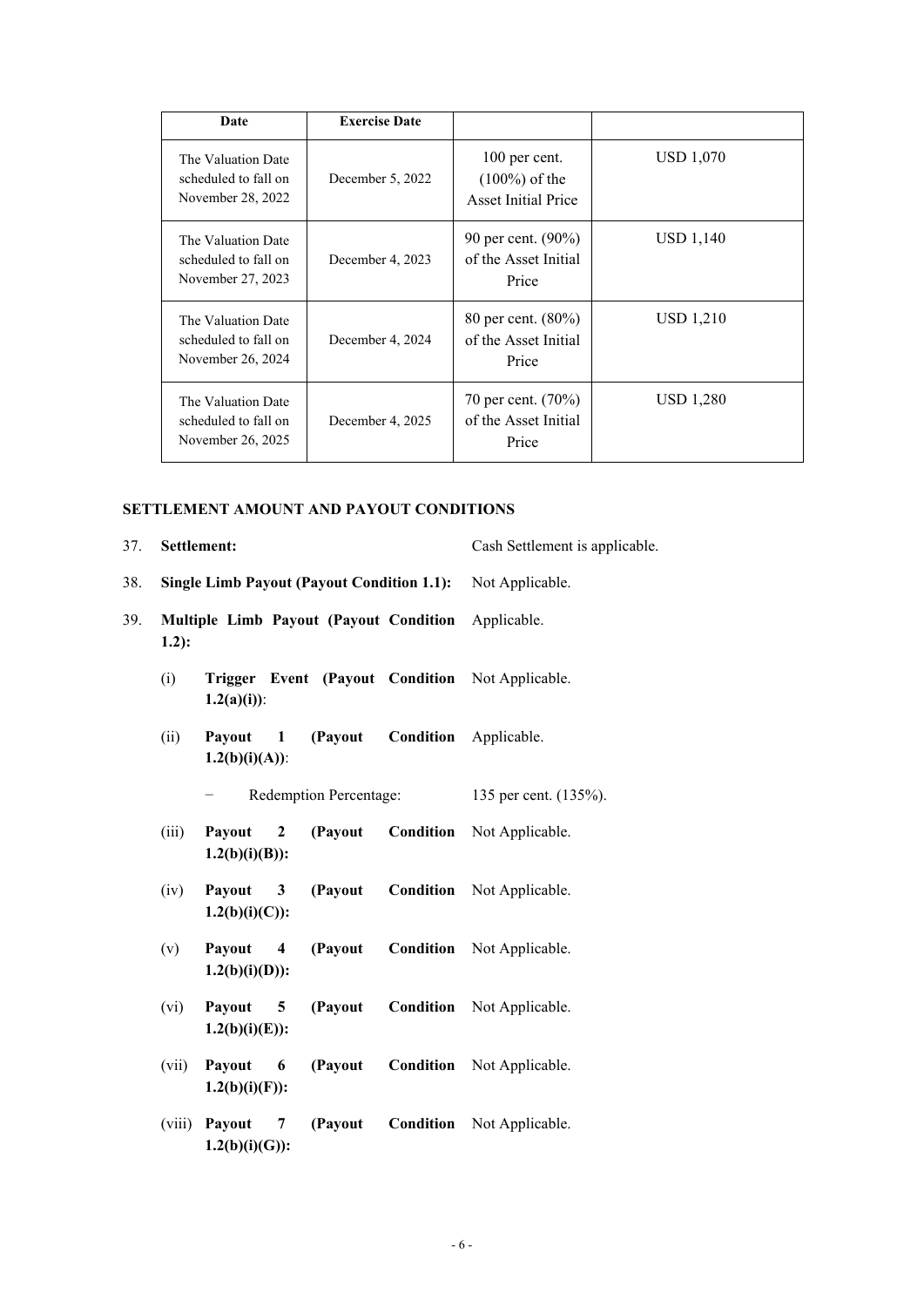|     | (ix)                                                                                           | 8<br>(Payout<br>Payout<br>$1.2(b)(i)(H))$ :                     |            | <b>Condition</b> Not Applicable.                                                                                                                                        |
|-----|------------------------------------------------------------------------------------------------|-----------------------------------------------------------------|------------|-------------------------------------------------------------------------------------------------------------------------------------------------------------------------|
|     | (x)                                                                                            | (Payout<br>Payout<br>9<br>$1.2(b)(i)(I))$ :                     |            | <b>Condition</b> Not Applicable.                                                                                                                                        |
|     | $(x_i)$                                                                                        | (Payout<br>Payout<br>10<br>$1.2(b)(i)(J))$ :                    | Condition  | Not Applicable.                                                                                                                                                         |
|     | (xii)                                                                                          | 11<br>Payout<br>(Payout<br>$1.2(b)(i)(K)$ :                     | Condition  | Not Applicable.                                                                                                                                                         |
|     | (xiii)                                                                                         | 12<br>(Payout<br>Payout<br>$1.2(b)(i)(L))$ :                    | Condition  | Not Applicable.                                                                                                                                                         |
|     | (xiv)                                                                                          | (Payout<br>Payout<br>13<br>$1.2(b)(i)(M))$ :                    | Condition  | Not Applicable.                                                                                                                                                         |
|     | (xv)                                                                                           | Downside Cash Settlement (Payout<br>Condition $1.2(c)(i)(A))$ : |            | Not Applicable.                                                                                                                                                         |
|     | (xvi)                                                                                          | Downside<br>Physical<br>(Payout Condition 1.2(c)(ii)):          | Settlement | Applicable, for the purpose of Payout Condition<br>$1.2(c)(ii)$ , Worst of Basket is applicable.                                                                        |
| 40. | $1.4$ :                                                                                        | Dual Currency Payout (Payout Condition                          |            | Not Applicable.                                                                                                                                                         |
| 41. | <b>Warrants Payout (Payout Condition 1.3):</b>                                                 |                                                                 |            | Not Applicable.                                                                                                                                                         |
| 42. | <b>Portfolio Payout (Payout Condition 1.5):</b>                                                |                                                                 |            | Not Applicable.                                                                                                                                                         |
| 43. | One-Delta<br><b>Open-Ended</b><br>Optional<br><b>Redemption Payout (Payout condition 1.6):</b> |                                                                 |            | Not Applicable.                                                                                                                                                         |
| 44. | 2):                                                                                            | <b>Barrier Event Conditions (Payout Condition</b>               |            | Applicable.                                                                                                                                                             |
|     | (i)                                                                                            | <b>Barrier Event:</b>                                           |            | Applicable, for the purposes of the definition of<br>"Barrier Event" in the Payout Conditions, Barrier<br>Reference Value less than the Barrier Level is<br>applicable. |
|     | (ii)                                                                                           | Barrier Reference Value:                                        |            | Barrier Closing Price is applicable.                                                                                                                                    |
|     | (iii)                                                                                          | Barrier Level:                                                  |            | In respect of each Underlying Asset, 55 per cent.<br>(55%) of the Asset Initial Price.                                                                                  |
|     |                                                                                                | Barrier Level 1:<br>(a)                                         |            | Not Applicable.                                                                                                                                                         |
|     |                                                                                                | Barrier Level 2:<br>(b)                                         |            | Not Applicable.                                                                                                                                                         |
|     | (iv)                                                                                           | <b>Barrier Observation Period:</b>                              |            | Not Applicable.                                                                                                                                                         |
|     | (v)                                                                                            | Lock-In Event Condition:                                        |            | Not Applicable.                                                                                                                                                         |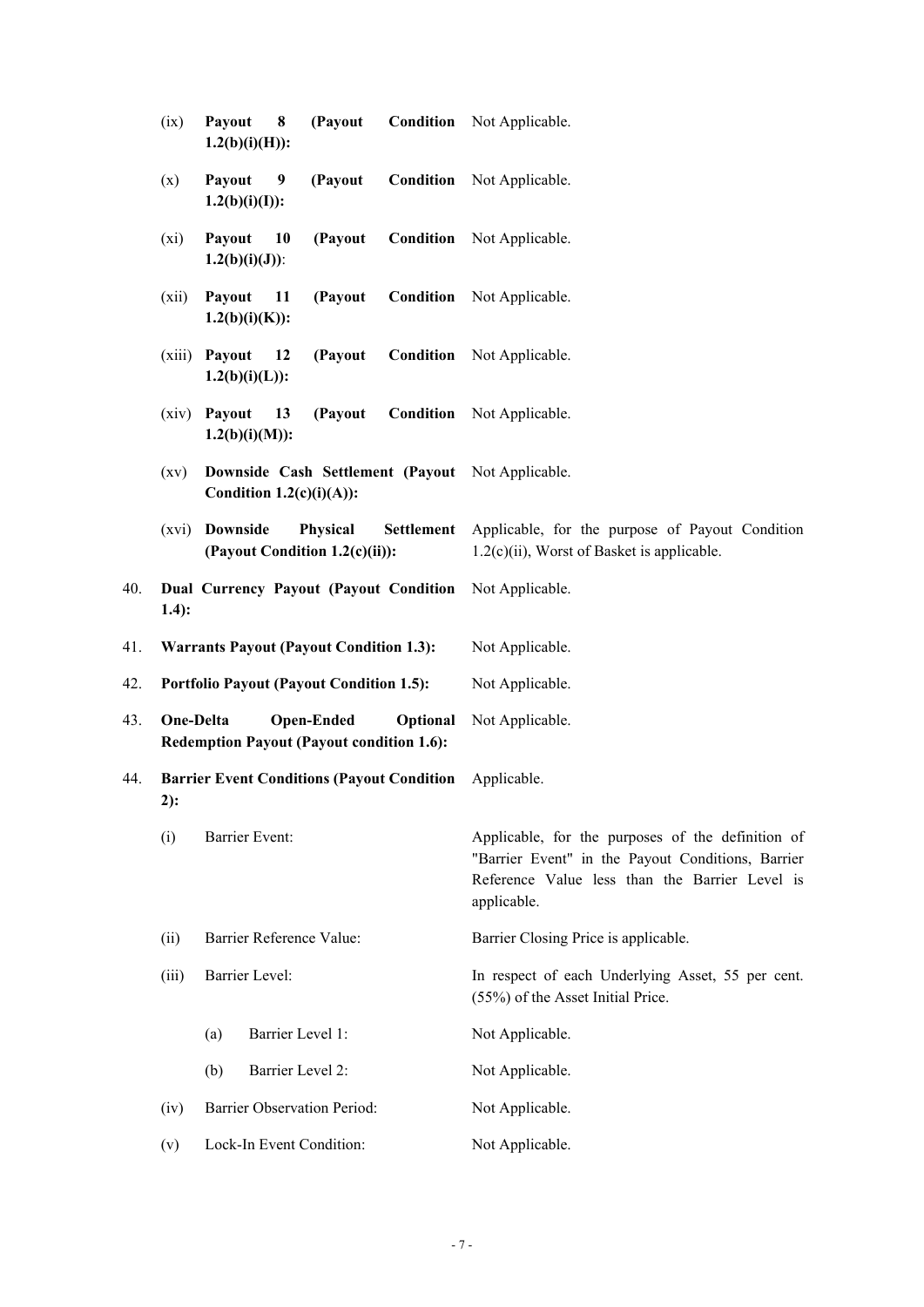|     | (vi)<br>Star Event:                                                                                            | Not Applicable.                                                                                                                                               |  |
|-----|----------------------------------------------------------------------------------------------------------------|---------------------------------------------------------------------------------------------------------------------------------------------------------------|--|
| 45. | <b>Trigger Event Conditions (Payout Condition</b><br>3):                                                       | Not Applicable.                                                                                                                                               |  |
| 46. | <b>Currency Conversion:</b>                                                                                    | Not Applicable.                                                                                                                                               |  |
| 47. | Physical Settlement (General Instrument<br>Condition 9(e)):                                                    | Applicable, General Instrument Condition 9(e) shall<br>apply.                                                                                                 |  |
|     | (i)<br>Physical Settlement Date:                                                                               | Maturity Date.                                                                                                                                                |  |
|     | Deliverable Assets:<br>(ii)                                                                                    | As specified in Payout Condition 5.                                                                                                                           |  |
|     | Deliverable Assets Price:<br>(iii)                                                                             | In respect of each Underlying Asset, 100 per cent. of<br>the Initial Value.                                                                                   |  |
|     | Lot size:<br>(iv)                                                                                              | Not Applicable.                                                                                                                                               |  |
|     | Fractional Cash Amount:<br>(v)                                                                                 | As specified in Payout Condition 5.                                                                                                                           |  |
|     | Physical Settlement Disruption Amount:<br>(vi)                                                                 | As specified in Payout Condition 5.                                                                                                                           |  |
|     | Holder's<br>Election<br>for<br>Physical<br>(vii)<br>Settlement<br>(General<br>Instrument<br>Condition $9(f)$ : | Not Applicable.                                                                                                                                               |  |
|     | Initial Value:<br>(viii)                                                                                       | 100 per cent. of the Initial Closing Price.                                                                                                                   |  |
|     | Final Value:<br>(ix)                                                                                           | Final Closing Price.                                                                                                                                          |  |
| 48. | <b>Non-scheduled Early Repayment Amount:</b>                                                                   | Fair Market Value.                                                                                                                                            |  |
|     | Adjusted for Issuer Expenses and Costs:                                                                        | Applicable.                                                                                                                                                   |  |
|     | <b>EXERCISE PROVISIONS</b>                                                                                     |                                                                                                                                                               |  |
| 49. | Exercise Style of Certificates (General<br><b>Instrument Condition 9):</b>                                     | The Certificates are European Style Instruments.<br>General Instrument Condition 9(b) is applicable.                                                          |  |
| 50. | <b>Exercise Period:</b>                                                                                        | Not Applicable.                                                                                                                                               |  |
| 51. | <b>Specified Exercise Dates:</b>                                                                               | Not Applicable.                                                                                                                                               |  |
| 52. | <b>Expiration Date:</b>                                                                                        | If:                                                                                                                                                           |  |
|     |                                                                                                                | an Automatic Early Exercise Event does not<br>(i)<br>occur on any Applicable Date, the Latest<br>Reference Date in respect of the Final<br>Reference Date; or |  |
|     |                                                                                                                | an Automatic Early Exercise Event occurs on<br>(ii)                                                                                                           |  |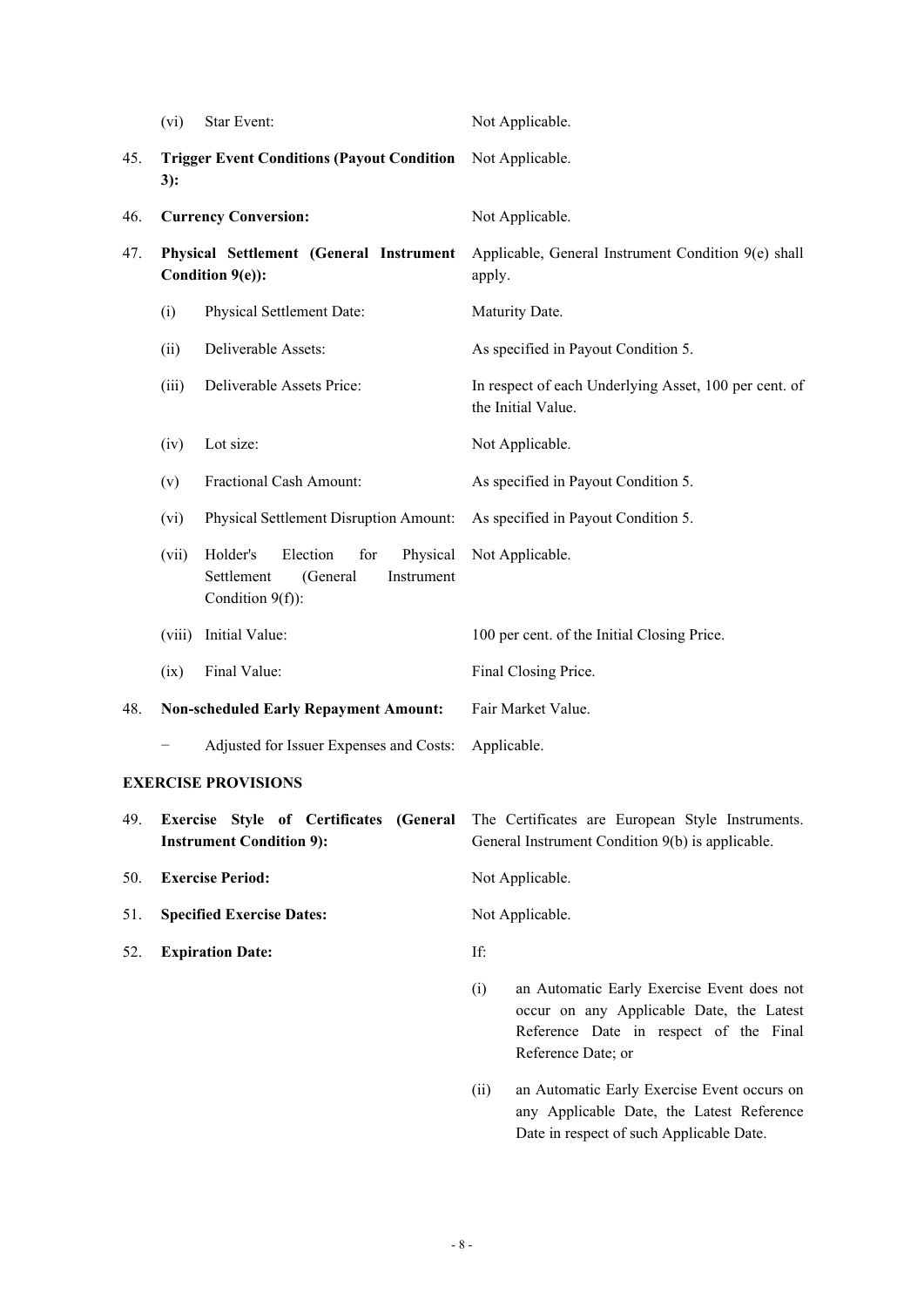|     | Expiration Date is Business Day Not Applicable.<br>Adjusted:                                        |                                                                                                                                                    |
|-----|-----------------------------------------------------------------------------------------------------|----------------------------------------------------------------------------------------------------------------------------------------------------|
| 53. | <b>Redemption at the option of the Issuer</b> Not Applicable.<br>(General Instrument Condition 18): |                                                                                                                                                    |
| 54. | Condition 9(i)):                                                                                    | Automatic Exercise (General Instrument The Certificates are Automatic Exercise Instruments<br>$-$ General Instrument Condition 9(i) is applicable. |
| 55. | <b>Exercise Number (General Not Applicable.</b><br>Minimum<br><b>Instrument Condition 12(a)):</b>   |                                                                                                                                                    |
| 56. | <b>Permitted Multiple (General Instrument</b> Not Applicable.<br>Condition $12(a)$ :                |                                                                                                                                                    |
| 57. | <b>Maximum Exercise Number:</b>                                                                     | Not Applicable.                                                                                                                                    |
| 58. | <b>Strike Price:</b>                                                                                | Not Applicable.                                                                                                                                    |
| 59. | <b>Closing Value:</b>                                                                               | Not Applicable.                                                                                                                                    |

# **SHARE LINKED INSTRUMENT / INDEX LINKED INSTRUMENT / COMMODITY LINKED INSTRUMENT / FX LINKED INSTRUMENT / INFLATION LINKED INSTRUMENT / FUND-LINKED INSTRUMENT / MULTI-ASSET BASKET LINKED INSTRUMENT**

60. **Type of Certificates:** The Certificates are Share Linked Instruments – the Share Linked Conditions are applicable.

| UNDERLYING ASSET TABLE                                 |                                              |              |                            |  |
|--------------------------------------------------------|----------------------------------------------|--------------|----------------------------|--|
| <b>Underlying Asset</b>                                | <b>Bloomberg / Reuters</b>                   | <b>ISIN</b>  | Exchange                   |  |
| The ordinary shares of<br>Franco-Nevada<br>Corporation | FNV UN <equity>/<br/><b>FNV.N</b></equity>   | CA3518581051 | New York Stock<br>Exchange |  |
| The ordinary shares of<br>Barrick Gold Corporation     | GOLD UN <equity>/<br/><b>GOLD N</b></equity> | CA0679011084 | New York Stock<br>Exchange |  |
| The ordinary shares of<br>Newmont Corporation          | NEM UN <equity>/<br/>NEM.N</equity>          | US6516391066 | New York Stock<br>Exchange |  |

# 61. **Share Linked Instruments:** Applicable.

(i) Single Share or Share Basket or Multi-

Share Basket.

Asset Basket: (ii) Name of Share(s): As specified in the column entitled "Underlying Asset" in the Underlying Asset Table. (iii) Exchange(s): In respect of each Share, as specified in the column entitled "Exchange" in the Underlying Asset Table. (iv) Related Exchange(s): In respect of each Share, All Exchanges.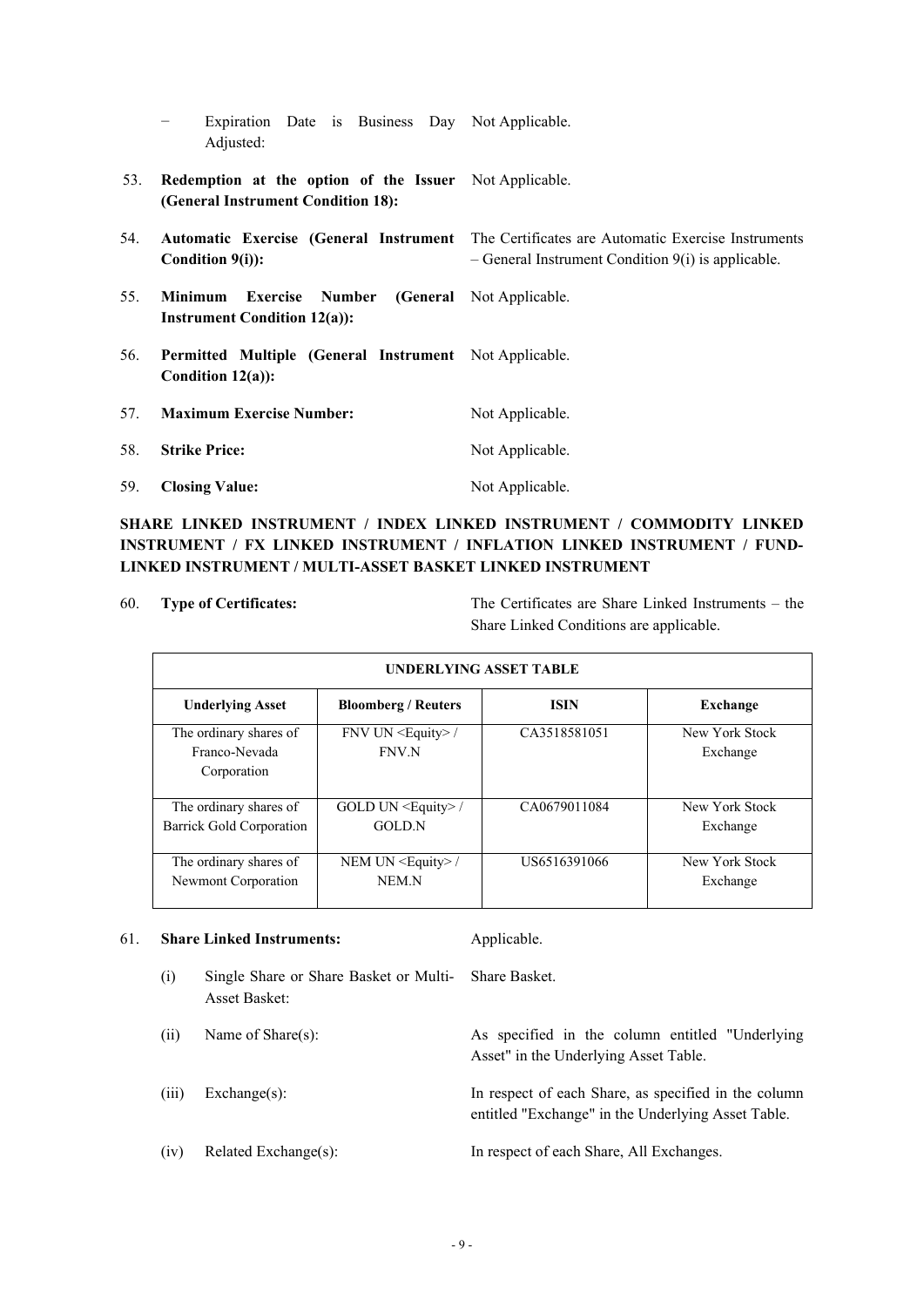| (v)     | Options Exchange:                                                                                                                             | In respect of each Share, Related Exchange.                                                   |
|---------|-----------------------------------------------------------------------------------------------------------------------------------------------|-----------------------------------------------------------------------------------------------|
| (vi)    | Valuation Time:                                                                                                                               | Default Valuation Time.                                                                       |
| (vii)   | Single Share and Reference Dates –<br>Consequences of Disrupted Days:                                                                         | Not Applicable.                                                                               |
| (viii)  | Single Share and Averaging Reference<br>Dates - Consequences of Disrupted<br>Days:                                                            | Not Applicable.                                                                               |
| (ix)    | Share Basket and Reference Dates - Not Applicable.<br>Basket Valuation (Individual Scheduled<br>Trading Day and Individual Disrupted<br>Day): |                                                                                               |
| (x)     | Share Basket and Averaging Reference<br>Dates - Basket Valuation (Individual<br>Scheduled Trading Day and Individual<br>Disrupted Day):       | Not Applicable.                                                                               |
| $(x_i)$ | Share Basket and Reference Dates -<br>Basket Valuation (Common Scheduled<br>Trading Day but Individual Disrupted<br>Day):                     | Applicable in respect of each Reference Date – as<br>specified in Share Linked Condition 1.5. |
|         | Maximum Days of Disruption:<br>(a)                                                                                                            | As specified in Share Linked Condition 7.                                                     |
|         | No Adjustment:<br>(b)                                                                                                                         | Not Applicable.                                                                               |
| (xii)   | Share Basket and Averaging Reference<br>Dates - Basket Valuation (Common<br>Scheduled Trading Day but Individual<br>Disrupted Day):           | Not Applicable.                                                                               |
| (X111)  | Share Basket and Reference Dates - Not Applicable.<br>Basket Valuation (Common Scheduled<br>Trading Day and Common Disrupted<br>Day):         |                                                                                               |
| (xiv)   | Share Basket and Averaging Reference<br>Dates - Basket Valuation (Common<br>Scheduled Trading Day and Common<br>Disrupted Day):               | Not Applicable.                                                                               |
| (xv)    | Fallback Valuation Date:                                                                                                                      | Not Applicable.                                                                               |
| (xvi)   | Change in Law:                                                                                                                                | Applicable.                                                                                   |
|         | (xvii) Extraordinary<br>Event<br>Share<br>Substitution:                                                                                       | Applicable.                                                                                   |
|         | (xviii) Correction of Share Price:                                                                                                            | Applicable.                                                                                   |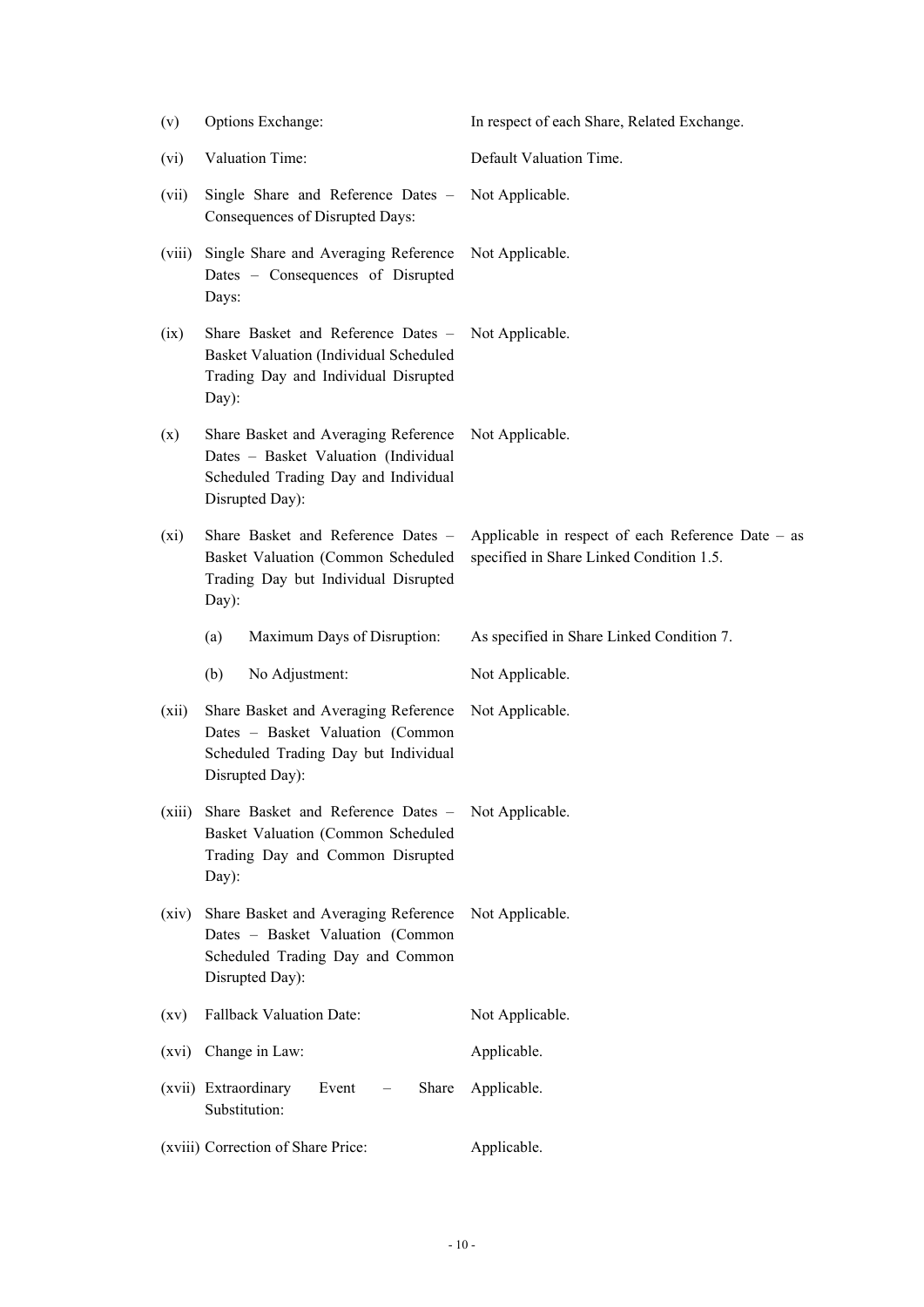| (xix) Correction Cut-off Date:                              | Default Correction Cut-off Date is applicable in<br>respect of: each Reference Date.                                                                              |  |  |
|-------------------------------------------------------------|-------------------------------------------------------------------------------------------------------------------------------------------------------------------|--|--|
| Depositary Receipts Provisions:<br>$(\mathbf{X}\mathbf{X})$ | Not Applicable.                                                                                                                                                   |  |  |
| (xxi)<br>Price):                                            | Closing Share Price (Italian Reference Not Applicable to any Underlying Asset.                                                                                    |  |  |
| Adjustment:                                                 |                                                                                                                                                                   |  |  |
| <b>Index Linked Instruments:</b>                            | Not Applicable.                                                                                                                                                   |  |  |
| <b>Commodity or Commodity Basket):</b>                      | Not Applicable.                                                                                                                                                   |  |  |
| Commodity Index or Commodity Index<br><b>Basket</b> ):      |                                                                                                                                                                   |  |  |
| <b>FX Linked Instruments:</b>                               | Not Applicable.                                                                                                                                                   |  |  |
| <b>Inflation Linked Instruments:</b>                        | Not Applicable.                                                                                                                                                   |  |  |
| <b>Fund-Linked Instruments:</b>                             | Not Applicable.                                                                                                                                                   |  |  |
| <b>Multi-Asset Basket Linked Instruments:</b>               | Not Applicable.                                                                                                                                                   |  |  |
|                                                             | (xxii) Reference Price subject to Dividend Not Applicable.<br><b>Commodity Linked Instruments (Single</b><br>Commodity Linked Instruments (Single Not Applicable. |  |  |

# **GENERAL PROVISIONS APPLICABLE TO THE CERTIFICATES**

| 69. | FX Disruption Event/CNY FX Disruption<br><b>Event/Currency Conversion</b><br><b>Disruption</b><br><b>Event (General Instrument Condition 16):</b> |                                                 | FX Disruption Event is applicable to the Instruments,<br>General Instrument Condition 16 and FX Linked<br>Condition 4 shall apply. |  |  |
|-----|---------------------------------------------------------------------------------------------------------------------------------------------------|-------------------------------------------------|------------------------------------------------------------------------------------------------------------------------------------|--|--|
|     | (i)                                                                                                                                               | Base Currency:                                  | Settlement Currency.                                                                                                               |  |  |
|     | (ii)                                                                                                                                              | Reference Currency:                             | USD.                                                                                                                               |  |  |
|     | (iii)                                                                                                                                             | Reference Country:                              | The United States of America and the United<br>Kingdom.                                                                            |  |  |
|     | (iv)                                                                                                                                              | CNY Financial Centre(s):                        | Not Applicable.                                                                                                                    |  |  |
|     | (v)                                                                                                                                               | USD/CNY Exchange Rate:                          | Not Applicable.                                                                                                                    |  |  |
|     | (vi)                                                                                                                                              | Conversion<br>Reference<br>Currency<br>Country: | Not Applicable.                                                                                                                    |  |  |
|     | (vii)<br>USD/Affected Currency FX Rate:                                                                                                           | Not Applicable.                                 |                                                                                                                                    |  |  |
|     | (viii)                                                                                                                                            | Trade Date:                                     | Not Applicable.                                                                                                                    |  |  |
| 70. | $27)$ :                                                                                                                                           | Rounding (General Instrument Condition          |                                                                                                                                    |  |  |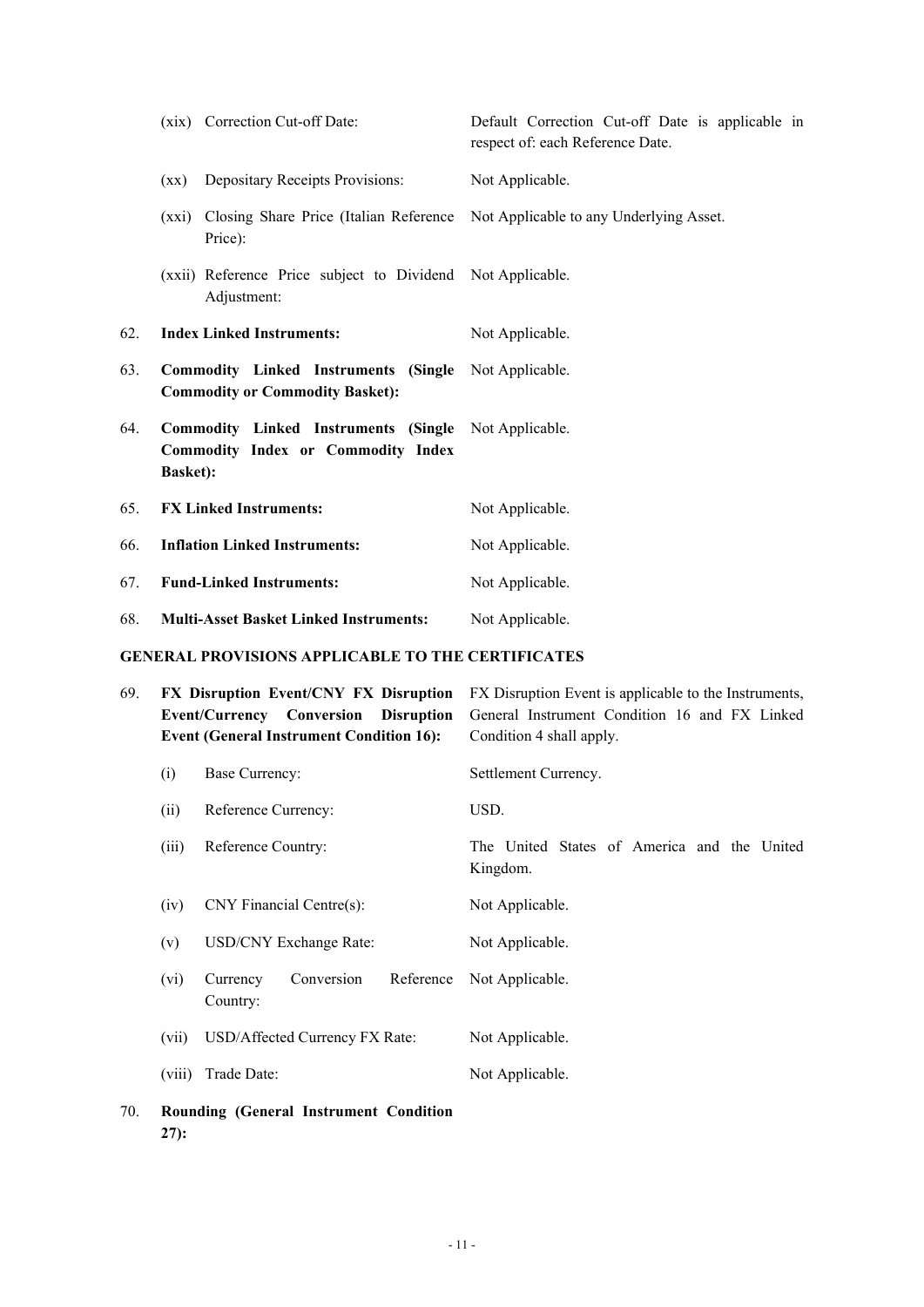|     | (i)                                                                                                                          | Non-Default Rounding - calculation Not Applicable.<br>values and percentages:            |                                                                                                                                                                                                                                                                                      |  |  |
|-----|------------------------------------------------------------------------------------------------------------------------------|------------------------------------------------------------------------------------------|--------------------------------------------------------------------------------------------------------------------------------------------------------------------------------------------------------------------------------------------------------------------------------------|--|--|
|     | (ii)                                                                                                                         | Non-Default Rounding - amounts due Not Applicable.<br>and payable:                       |                                                                                                                                                                                                                                                                                      |  |  |
|     | (iii)                                                                                                                        | Other Rounding Convention:                                                               | Not Applicable.                                                                                                                                                                                                                                                                      |  |  |
| 71. |                                                                                                                              | <b>Additional Business Centre(s):</b>                                                    | TARGET.                                                                                                                                                                                                                                                                              |  |  |
|     |                                                                                                                              | Non-Default Business Day:                                                                | Applicable.                                                                                                                                                                                                                                                                          |  |  |
| 72. | <b>Principal Financial Centre:</b>                                                                                           |                                                                                          | The Principal Financial Centre in relation to USD is<br>the State of New York.                                                                                                                                                                                                       |  |  |
|     |                                                                                                                              | Non-Default Principal Financial Centre:                                                  | Applicable.                                                                                                                                                                                                                                                                          |  |  |
| 73. |                                                                                                                              | <b>Form of Certificates:</b>                                                             | Euroclear/Clearstream Instruments.                                                                                                                                                                                                                                                   |  |  |
| 74. |                                                                                                                              | <b>Representation of Holders:</b>                                                        | Not Applicable.                                                                                                                                                                                                                                                                      |  |  |
| 75. | Identification information of Holders in<br>relation<br>French Law Instruments<br>to<br>(General Instrument Condition 3(d)): |                                                                                          | Not Applicable.                                                                                                                                                                                                                                                                      |  |  |
| 76. | <b>Minimum</b><br>Trading<br><b>Number</b><br>(General<br><b>Instrument Condition 5(c)):</b>                                 |                                                                                          | One Certificate (corresponding to an amount of USD<br>$1,000$ ).                                                                                                                                                                                                                     |  |  |
| 77. | Permitted<br>Trading<br><b>Multiple</b><br>(General<br><b>Instrument Condition 5(c)):</b>                                    |                                                                                          | One Certificate (corresponding to an amount of USD<br>$1,000$ ).                                                                                                                                                                                                                     |  |  |
| 78. | Calculation Agent (General Instrument<br><b>Condition 22):</b>                                                               |                                                                                          | Goldman Sachs International.                                                                                                                                                                                                                                                         |  |  |
| 79. | <b>Governing Law:</b>                                                                                                        |                                                                                          | English law.                                                                                                                                                                                                                                                                         |  |  |
|     | <b>DISTRIBUTION</b>                                                                                                          |                                                                                          |                                                                                                                                                                                                                                                                                      |  |  |
| 80. |                                                                                                                              | <b>Method of distribution:</b>                                                           | Non-syndicated.                                                                                                                                                                                                                                                                      |  |  |
|     | (i)                                                                                                                          | If syndicated, names and addresses of<br>Managers<br>and<br>underwriting<br>commitments: | Not Applicable.                                                                                                                                                                                                                                                                      |  |  |
|     | (ii)                                                                                                                         | Date of Subscription Agreement:                                                          | Not Applicable.                                                                                                                                                                                                                                                                      |  |  |
|     | (iii)                                                                                                                        | If non-syndicated, name and address of<br>Dealer:                                        | Goldman Sachs International ("GSI") (including its<br>licensed branches) shall act as Dealer and purchase all<br>Securities from the Issuer, provided that Goldman<br>Sachs Bank Europe SE may act as Dealer in respect of<br>some or all of the Securities acquired by it from GSI. |  |  |
| 81. |                                                                                                                              | <b>Non-exempt Offer:</b>                                                                 | An offer of the Certificates may be made by the<br>placers other than pursuant to Article $1(4)$ of the EU<br>Prospectus Regulation in the Republic of Croatia (the                                                                                                                  |  |  |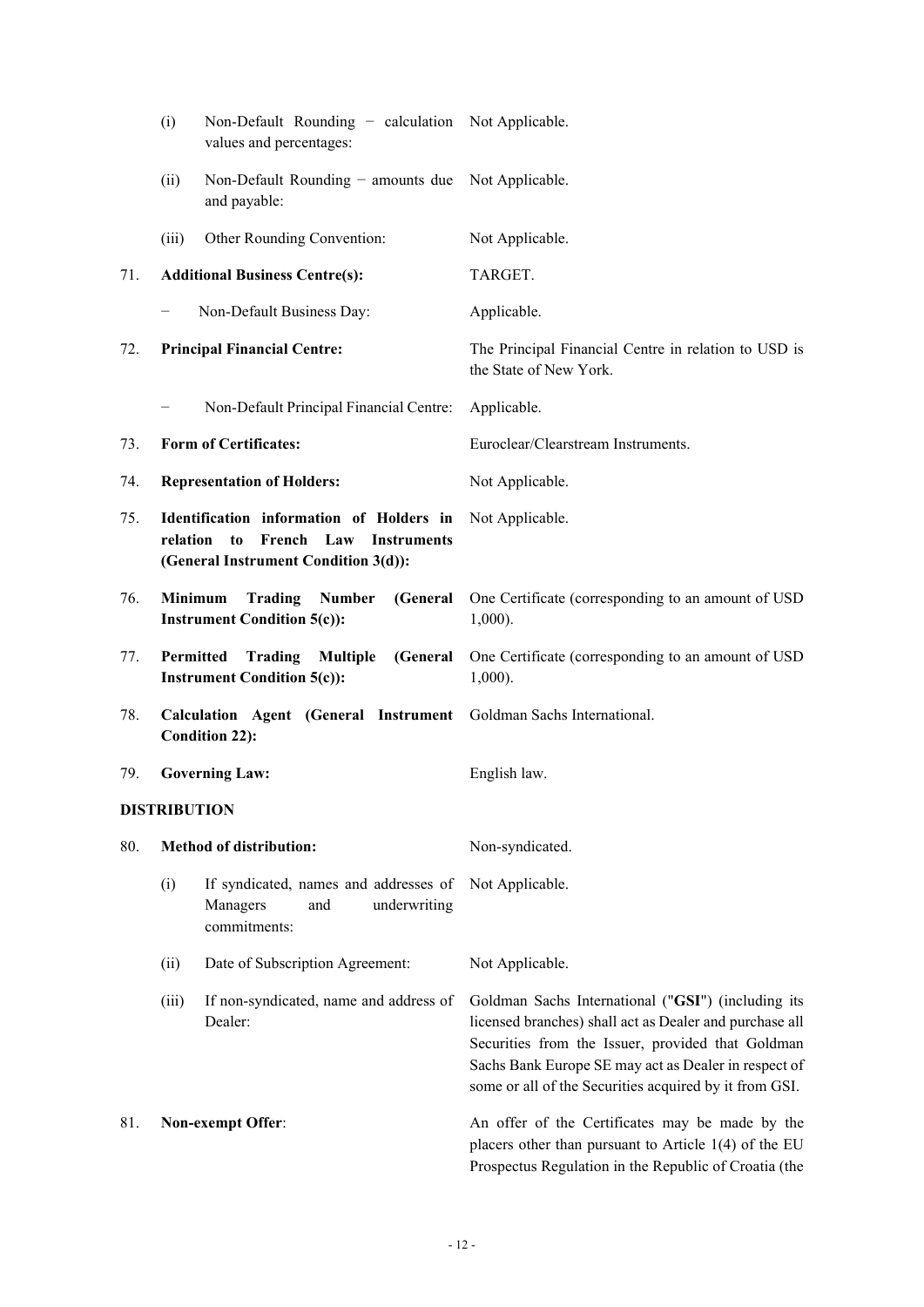"**Public Offer Jurisdiction**") during the period commencing on (and including) November 1, 2021 and ending on (and including) November 26, 2021 (the "**Offer Period**"). See further paragraph entitled "Terms and Conditions of the Offer" below.

82. (i) **Prohibition of Sales to EEA Retail**  Not Applicable. **Investors:** (ii) **Prohibition of Sales to UK Retail**  Not Applicable. **Investors:** 83. **Prohibition of Offer to Private Clients in**  Applicable. **Switzerland:** 84. **Swiss withdrawal right pursuant to article**  Not Applicable. **63 para 5 FinSO:** 85. **Consent to use the Base Prospectus in**  Not Applicable. **Switzerland:** 86. **Supplementary Provisions for Securities:** Belgian Not Applicable.

Signed on behalf of Goldman Sachs International:

By: ................................................

Duly authorised

357794083(Ver4)/Ashurst(BJANG)/ABG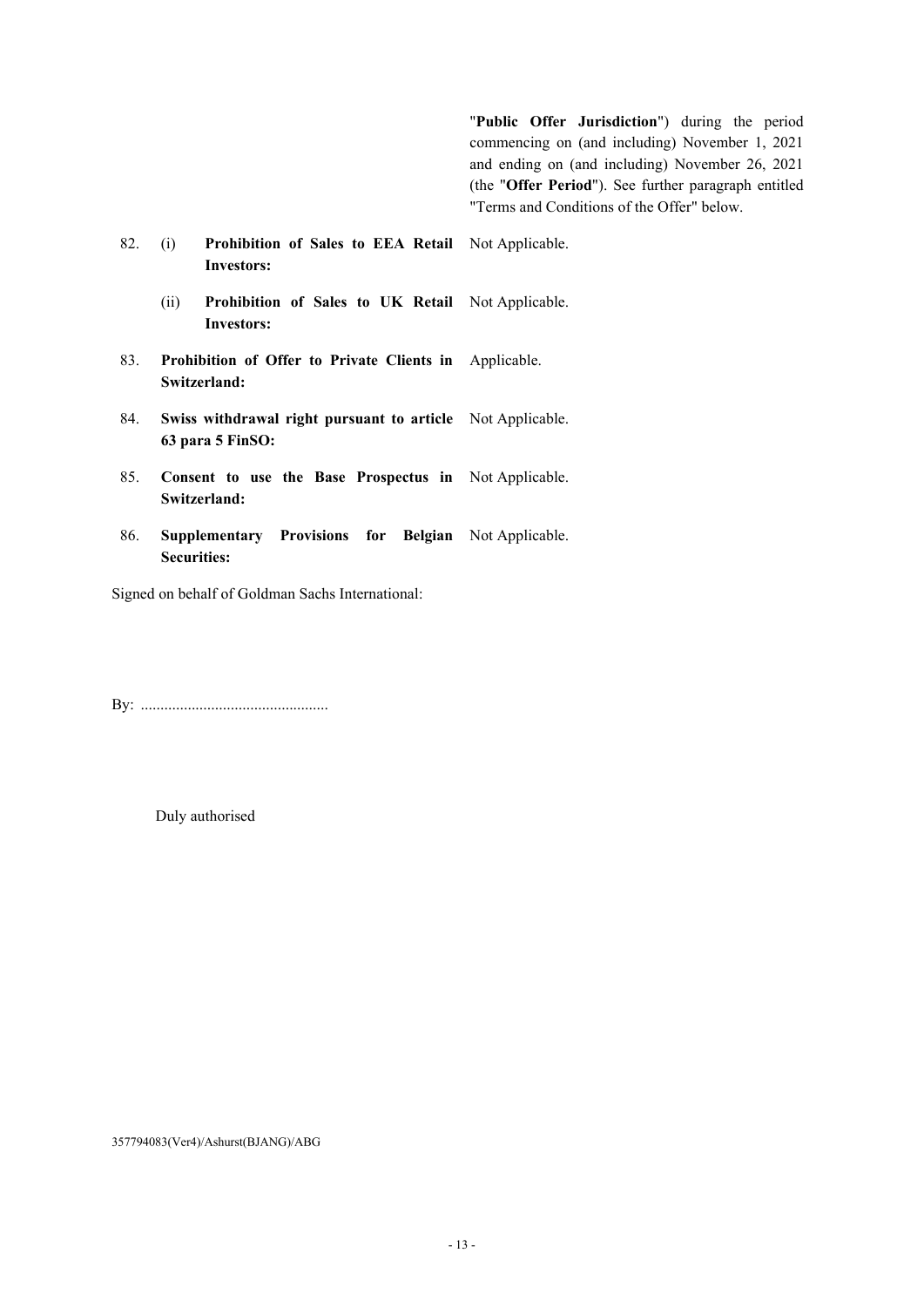# **OTHER INFORMATION**

- 1. **LISTING AND ADMISSION TO TRADING** Not Applicable; the Securities will not be listed or admitted to trading on any exchange.
- 2. **LIQUIDITY ENHANCEMENT**  Not Applicable. **AGREEMENTS**
- 3. **RATINGS** Not Applicable.

## 4. **INTERESTS OF NATURAL AND LEGAL PERSONS INVOLVED IN THE OFFER**

The Issue Price of 100 per cent. (100%) of the Aggregate Nominal Amount includes a selling commission of up to 4.00 per cent. (4.00%) of the Aggregate Nominal Amount which has been paid by the Issuer.

# 5. **REASONS FOR THE OFFER, ESTIMATED NET AMOUNT OF PROCEEDS AND TOTAL EXPENSES**

| (i)   | Reasons for the offer:    | Not Applicable. |
|-------|---------------------------|-----------------|
| (ii)  | Estimated net proceeds:   | Not Applicable. |
| (iii) | Estimated total expenses: | Not Applicable. |

## 6. **PERFORMANCE AND VOLATILITY OF THE UNDERLYING ASSET(S)**

Details of the past and further performance and volatility of each Underlying Asset may be obtained from Bloomberg and Reuters. However, past performance is not indicative of future performance.

See the section entitled "Examples" below for examples of the potential return on the Securities in various hypothetical scenarios.

# 7. **OPERATIONAL INFORMATION**

| Any Clearing System(s) other than Euroclear Not Applicable.<br>Bank S.A./N.V. and Clearstream Banking, |                                             |  |
|--------------------------------------------------------------------------------------------------------|---------------------------------------------|--|
| $S.A.$ and the relevant identification number(s):                                                      |                                             |  |
| Delivery:                                                                                              | Delivery against payment.                   |  |
| Names and addresses of additional Paying Not Applicable.<br>Agent(s) $(if any):$                       |                                             |  |
| for<br>Operational<br>contact(s)<br>Programme Agent:                                                   | Principal eq-sd-operations $\omega$ gs.com. |  |

## 8. **TERMS AND CONDITIONS OF THE OFFER**

Offer Period: An offer of the Certificates may be made by the placers other than pursuant to Article 1(4) of the EU Prospectus Regulation in the Public Offer Jurisdiction during the period commencing on (and including) November 1, 2021 and ending on (and including) November 26, 2021.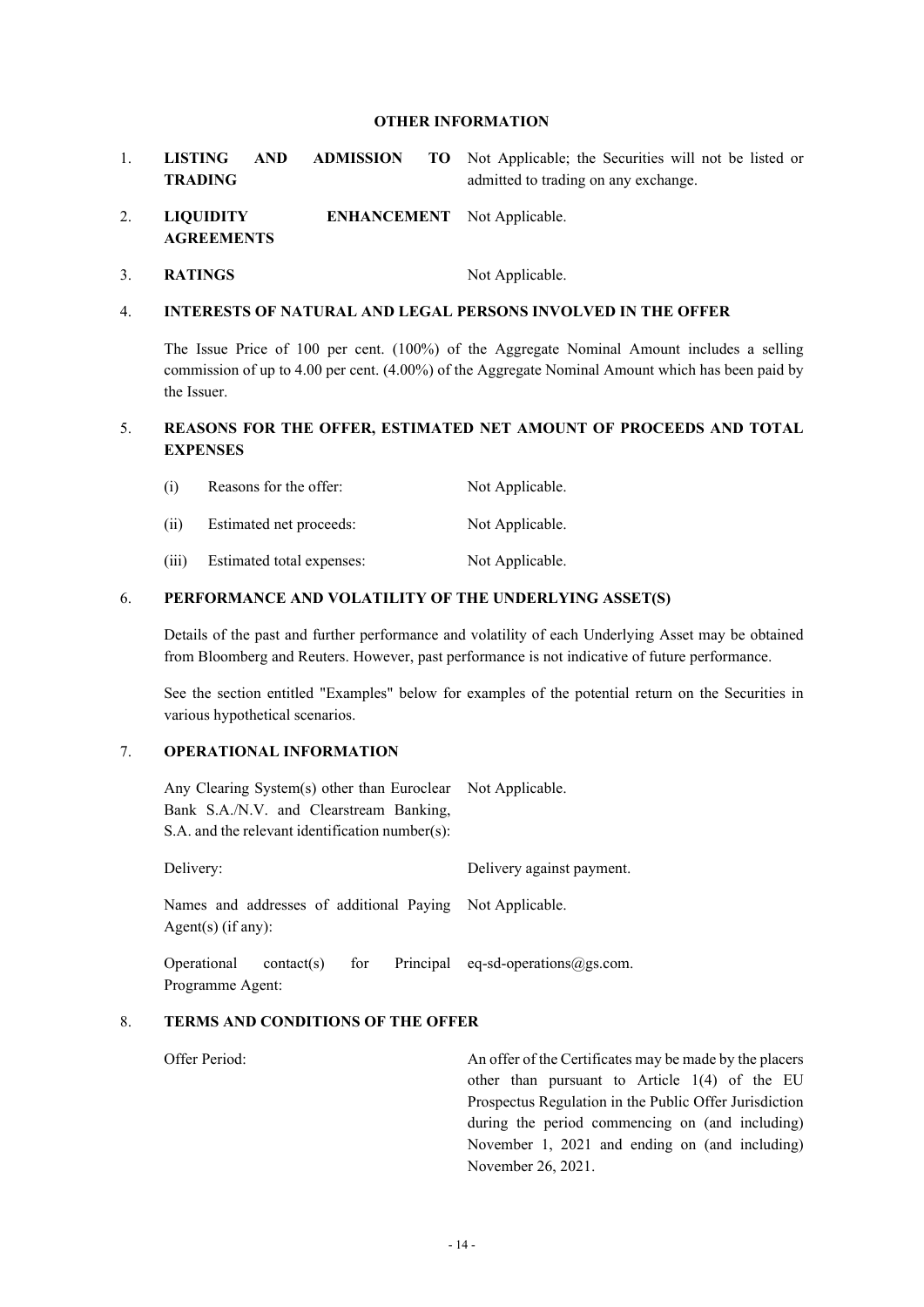| Offer Price:                                                                                                                                           | Issue Price.                                                                                                                                                                                                                                                                                                               |
|--------------------------------------------------------------------------------------------------------------------------------------------------------|----------------------------------------------------------------------------------------------------------------------------------------------------------------------------------------------------------------------------------------------------------------------------------------------------------------------------|
| Conditions to which the offer is subject:                                                                                                              | The offer of the Certificates for sale to the public in the<br>Public Offer Jurisdiction is subject to the relevant<br>regulatory approvals having been granted, and the<br>Certificates being issued.                                                                                                                     |
|                                                                                                                                                        | The Offer Period is subject to adjustment by or on<br>behalf of the Issuer in accordance with the applicable<br>regulations and any adjustments to such period will be<br>published by way of notice which will be available on<br>of<br>website<br>the<br>the<br>Issuer<br>$(\hbar tps://classic.gs.de/cz/XS2396815065).$ |
|                                                                                                                                                        | The offer of the Certificates may be withdrawn in<br>whole or in part at any time before the Issue Date at<br>the discretion of the Issuer.                                                                                                                                                                                |
| Description of the application process:                                                                                                                | The subscription forms will be collected by the<br>distributor either directly from end investors or via<br>brokers who are allowed to collect forms on behalf of<br>the distributor. There is no preferential subscription<br>right for this offer.                                                                       |
| possibility<br>Description<br>of<br>reduce<br>to<br>subscriptions and manner for refunding excess<br>amount paid by applicants:                        | Not Applicable.                                                                                                                                                                                                                                                                                                            |
| Details of the minimum and/or maximum<br>amount of application:                                                                                        | The minimum amount of application per investor will<br>be one Security (corresponding to an amount of USD<br>$1,000$ ).                                                                                                                                                                                                    |
|                                                                                                                                                        | The maximum amount of application will be subject<br>only to availability at the time of application.                                                                                                                                                                                                                      |
| Details of the method and time limits for<br>paying up and delivering the Certificates:                                                                | Each subscriber shall pay the Issue Price to the<br>relevant distributor who shall pay the Issue Price<br>reduced by the selling commission to the Issuer.                                                                                                                                                                 |
|                                                                                                                                                        | The delivery of the subscribed Securities will be made<br>after the Offer Period on the Issue Date.                                                                                                                                                                                                                        |
| Manner in and date on which results of the<br>offer are to be made public:                                                                             | The results of the offer will be filed with the<br>Commission de Surveillance du Secteur Financier<br>(CSSF) and published on the website of the Issuer<br>$(htips://classic.gs.de/cz/XS2396815065)$ on or around<br>the Issue Date.                                                                                       |
| Procedure for exercise of any right of pre-<br>emption, negotiability of subscription rights<br>and treatment of subscription rights not<br>exercised: | Not Applicable.                                                                                                                                                                                                                                                                                                            |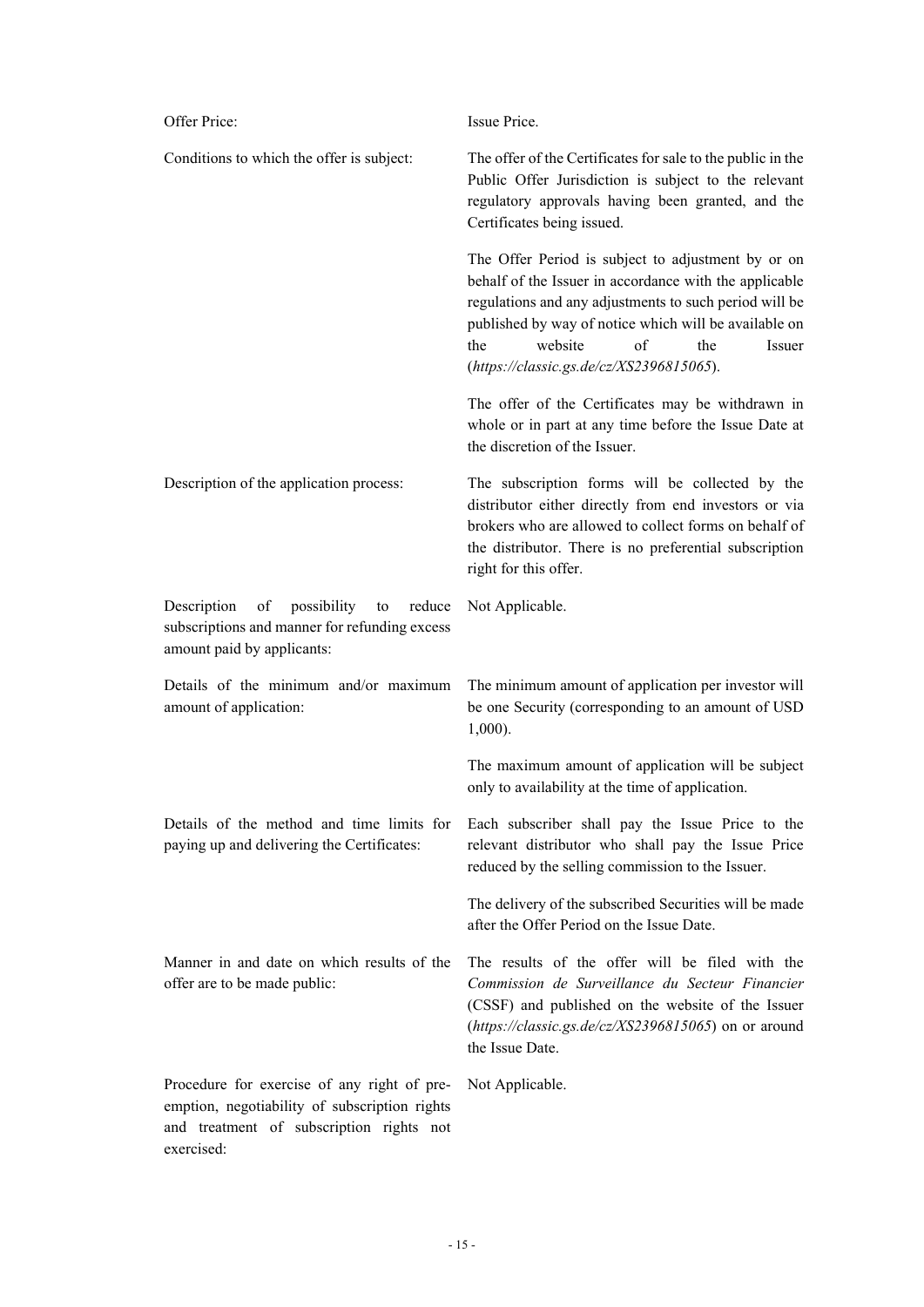Whether tranche(s) have been reserved for certain countries:

Process for notification to applicants of the amount allotted and the indication whether dealing may begin before notification is made:

Amount of any expenses and taxes specifically charged to the subscriber or purchaser. Where required and to the extent they are known, include those expenses contained in the price:

The Certificates will be offered to the public in the Public Offer Jurisdiction.

Offers may only be made by offerors authorised to do so in the Public Offer Jurisdiction. Neither the Issuer nor the Dealer has taken or will take any action specifically in relation to the Certificates referred to herein to permit a public offering of such Certificates in any jurisdiction other than the Public Offer Jurisdiction.

In other EEA countries, offers will only be made pursuant to an exemption from the obligation under the EU Prospectus Regulation to publish a prospectus.

Notwithstanding anything else in the Base Prospectus, the Issuer will not accept responsibility for the information given in the Base Prospectus or these Final Terms in relation to offers of Certificates made by an offeror not authorised by the Issuer to make such offers.

Allocation of Securities is simultaneous with the acceptance of the offer by each individual investor and subject to (i) the availability of funds in his or her account for the total amount invested and (ii) the total amount for which acceptances have been received not exceeding the maximum Aggregate Nominal Amount of Certificates in the Series.

The Entry Costs (as described in Commission Delegated Regulation (EU) 2017/653, which supplements Regulation (EU) No 1286/2014) contained in the price of the Securities as of the date of these Final Terms are 7.31 per cent (7.31%) of the Issue Price. Such Entry Costs may change during the Offer Period and over the term of the Securities. For the amount of the Entry Costs at the time of purchase, please refer to the cost disclosure under Regulation (EU) No 1286/2014.

The Issue Price of 100 per cent. (100%) of the Aggregate Nominal Amount includes a selling commission of up to 4.00 per cent. (4.00%) of the Aggregate Nominal Amount which has been paid by the Issuer.

Please refer to "United Kingdom Tax Considerations" in the section entitled "Taxation" in the Base Prospectus.

Name(s) and address(es), to the extent known CYRRUS, a.s., Veveří 3163/111 (BUDOVA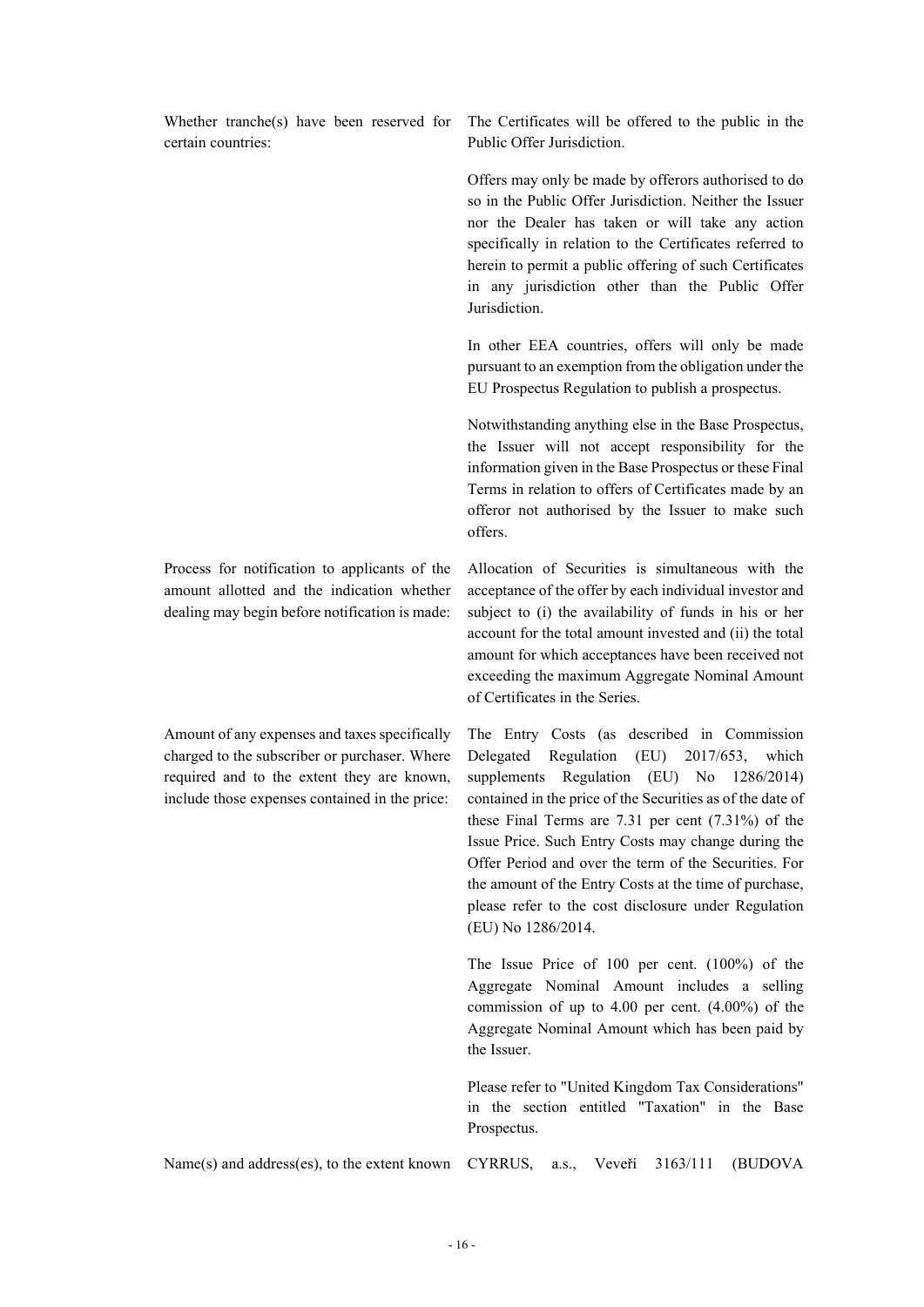| to the Issuer, of the placers in the various<br>countries where the offer takes place:                                       | PLATINIUM), 616 00 Brno, Czech Republic, and<br>such other placers as may be notified to potential<br>investors from time to time by publication on the<br>Issuer's<br>website<br>$(htips://classic.gs.de/cz/XS2390022858)$<br>1n<br>accordance with the applicable laws and regulations of<br>the Public Offer Jurisdiction.                                                                                                                                                                                                                                                                                                                                                                                                                                                                                        |
|------------------------------------------------------------------------------------------------------------------------------|----------------------------------------------------------------------------------------------------------------------------------------------------------------------------------------------------------------------------------------------------------------------------------------------------------------------------------------------------------------------------------------------------------------------------------------------------------------------------------------------------------------------------------------------------------------------------------------------------------------------------------------------------------------------------------------------------------------------------------------------------------------------------------------------------------------------|
| <b>Consent to use the Base Prospectus</b>                                                                                    |                                                                                                                                                                                                                                                                                                                                                                                                                                                                                                                                                                                                                                                                                                                                                                                                                      |
| Identity of financial intermediary(ies) that are<br>allowed to use the Base Prospectus:                                      | 3163/111<br>CYRRUS,<br>a.s., Veveří<br>(BUDOVA)<br>PLATINIUM), 616 00 Brno, Czech Republic, and<br>such other placers as may be notified to potential<br>investors from time to time by publication on the<br>Issuer's<br>website<br>$(htips://classic.gs.de/cz/XS2396815065)$<br>1n<br>accordance with the applicable laws and regulations of<br>the Public Offer Jurisdiction.                                                                                                                                                                                                                                                                                                                                                                                                                                     |
| Offer period during which subsequent resale<br>or final placement of Instruments by financial<br>intermediaries can be made: | The Offer Period.                                                                                                                                                                                                                                                                                                                                                                                                                                                                                                                                                                                                                                                                                                                                                                                                    |
| Conditions attached to the consent:                                                                                          | The Issuer consents to the use of the Base Prospectus<br>in connection with the making of an offer of the<br>Securities to the public requiring the prior publication<br>of a prospectus under the EU Prospectus Regulation (a<br>"Non-exempt<br>Offer")<br>by<br>the<br>financial<br>intermediary/ies (each, an "Authorised Offeror") in<br>the Public Offer Jurisdiction.                                                                                                                                                                                                                                                                                                                                                                                                                                          |
|                                                                                                                              | The financial intermediary named above (i) has the<br>Issuer's consent to use the Base Prospectus in respect<br>of offers of the Securities made in the Public Offer<br>Jurisdiction provided that it complies with all<br>applicable laws and regulations, and (ii) has the<br>Issuer's consent to use the Base Prospectus in respect<br>of private placements of the Securities that do not<br>subject the Issuer or any affiliate of the Issuer to any<br>additional obligation to make any filing, registration,<br>reporting or similar requirement with any financial<br>other governmental<br>regulator<br><b>or</b><br>or<br>quasi-<br>authority or body or securities<br>governmental<br>exchange, or subject any officer, director or employee<br>of the Issuer or any affiliate of the Issuer to personal |

jurisdiction thereof.

liability, where such private placements are conducted in compliance with the applicable laws of the relevant

# 9. **UNITED STATES TAX CONSIDERATIONS**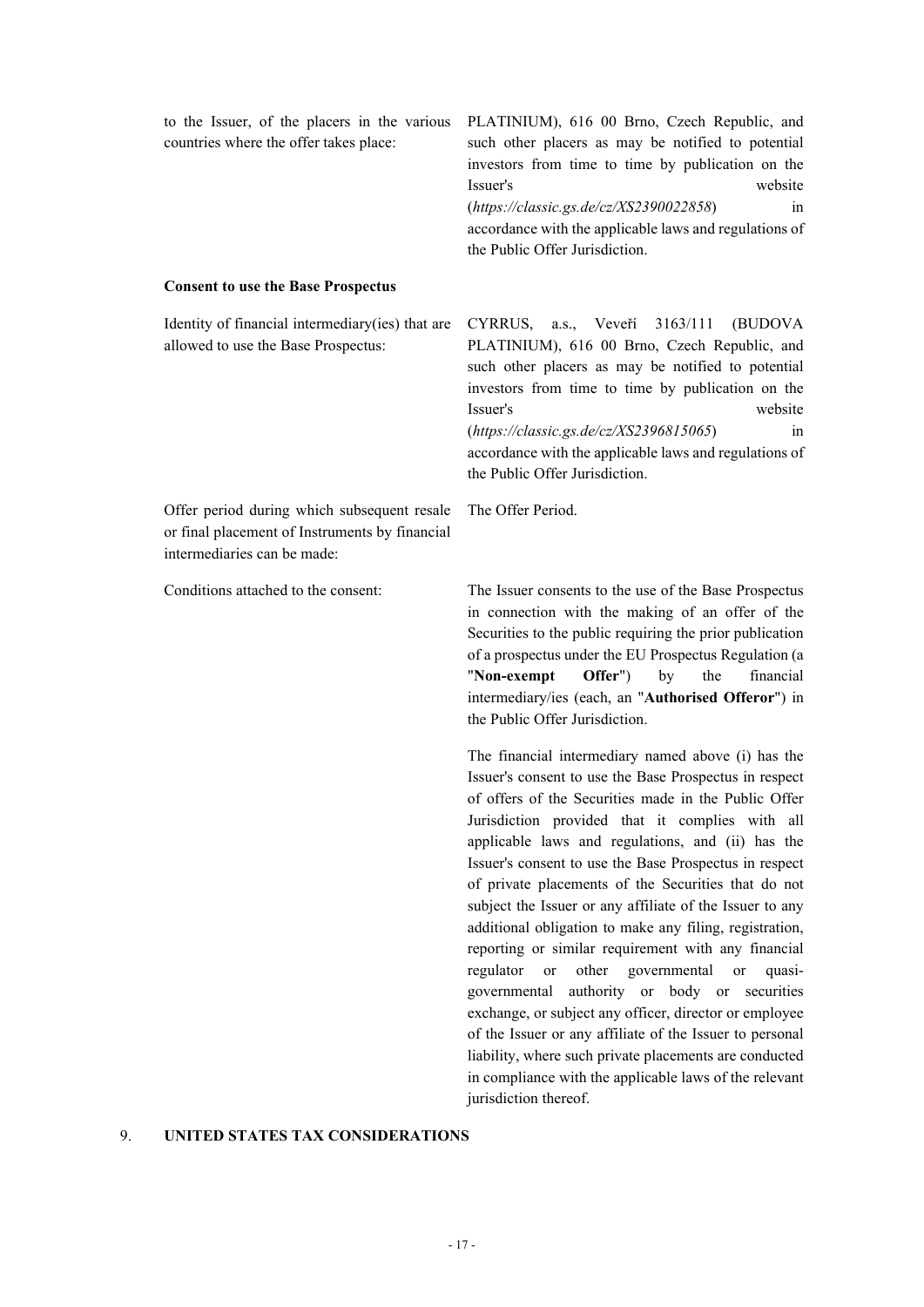## **Section 871(m) Withholding Tax**

The U.S. Treasury Department has issued regulations under which amounts paid or deemed paid on certain financial instruments that are treated as attributable to U.S.-source dividends could be treated, in whole or in part depending on the circumstances, as a "dividend equivalent" payment that is subject to tax at a rate of 30 per cent. (or a lower rate under an applicable treaty). We have determined that, as of the issue date of the Certificates, the Certificates will not be subject to withholding under these rules. In certain limited circumstances, however, it is possible for United States alien holders to be liable for tax under these rules with respect to a combination of transactions treated as having been entered into in connection with each other even when no withholding is required. United States alien holders should consult their tax advisor concerning these regulations, subsequent official guidance and regarding any other possible alternative characterisations of their Certificates for United States federal income tax purposes. See "*United States Tax Considerations – Dividend Equivalent Payments*" in the Base Prospectus for a more comprehensive discussion of the application of Section 871(m) to the Certificates.

## 10. **BENCHMARKS REGULATION**

Not Applicable.

## 11. **INDEX DISCLAIMER**

Not Applicable.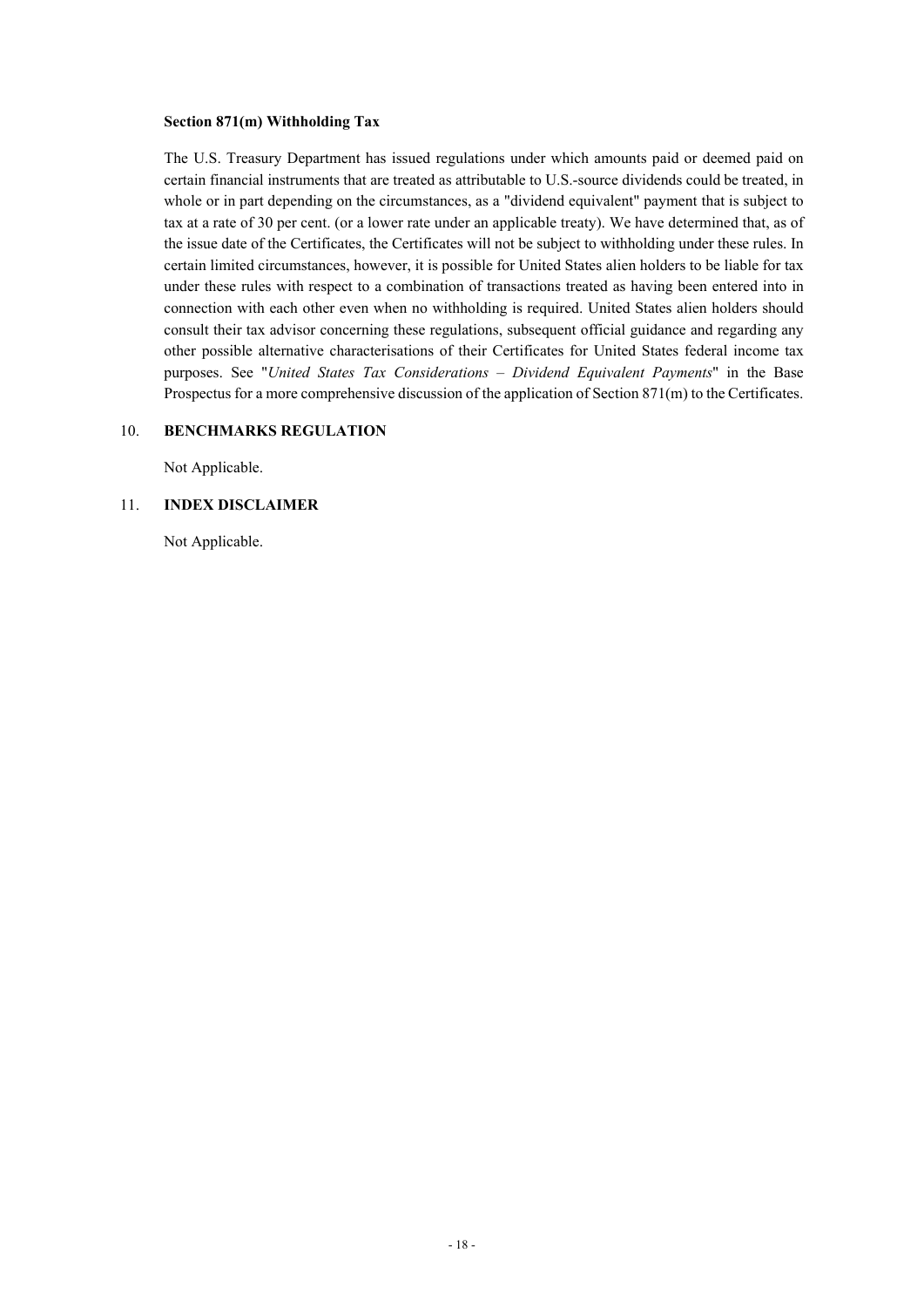# **EXAMPLES**

# **THE EXAMPLES PRESENTED BELOW ARE FOR ILLUSTRATIVE PURPOSES ONLY.**

For the purposes of each Example:

- (i) in respect of each Underlying Asset, the Autocall Level for the first Autocall Observation Date (scheduled to fall on October 31, 2022) is 100 per cent. (100%) of the Asset Initial Price of such Underlying Asset, and the Barrier Level is 55 per cent. (55%) of the Asset Initial Price of such Underlying Asset; and
- (ii) the Redemption Percentage is 135 per cent. (135%).

# **AUTOMATIC EARLY EXERCISE**

# **Example 1 – Automatic Early Exercise:** *The Reference Price of each Underlying Asset for the first Autocall Observation Date is greater than or equal to its respective Autocall Level.*

In this Example, the Certificates will be automatically exercised early on such Autocall Observation Date, and the Automatic Early Exercise Amount payable per Certificate (of the Calculation Amount) on the Automatic Early Exercise Date immediately following such Autocall Observation Date will be an amount in the Settlement Currency equal to the Autocall Event Amount for such Autocall Observation Date., i.e., USD 1,070.

# **Example 2 – no Automatic Early Exercise:** *The Reference Price of one Underlying Asset for the first Autocall Observation Date is less than its Autocall Level.*

In this Example, the Certificates will not be automatically exercised on such Autocall Observation Date.

# **SETTLEMENT AMOUNT**

# **Example 3 – positive scenario:** *The Certificates have not been exercised on an Applicable Date, and the Final Closing Price of each Underlying Asset is 55 per cent. (55%) or more of its respective Asset Initial Price.*

In this Example, the Certificates will be automatically exercised on the Final Reference Date and the Settlement Amount payable per Certificate (of the Calculation Amount) on the Maturity Date will be an amount in the Settlement Currency equal to the *product* of (i) the Calculation Amount, *multiplied* by (ii) the Redemption Percentage, i.e., USD 1,350.

# **Example 4 – negative scenario:** *The Certificates have not been exercised on an Applicable Date, the Final Closing Price of one Underlying Asset is less than 55 per cent. (55%) of its Asset Initial Price and the Final Closing Price of each other Underlying Asset is 55 per cent. (55%) or more of its respective Asset Initial Price.*

In this Example, the Certificates will be automatically exercised on the Final Reference Date, Physical Settlement will apply, and each Certificate (of the Calculation Amount) will be settled on the Maturity Date by delivery of the Deliverable Assets, being a number of whole units of the Final Worst Performing Asset, being the Underlying Asset with a Final Closing Price of less than 55 per cent. (55%) of its Asset Initial Price. The number of such Shares that will be delivered will be calculated as the Calculation Amount divided by the Asset Initial Price, rounded down to the nearest whole Share. A Fractional Cash Amount will be paid in respect of any fraction resulting from such calculation. **In this Example, an investor who purchased the Certificates at the Issue Price will sustain a substantial loss of the amount invested in the Certificates.**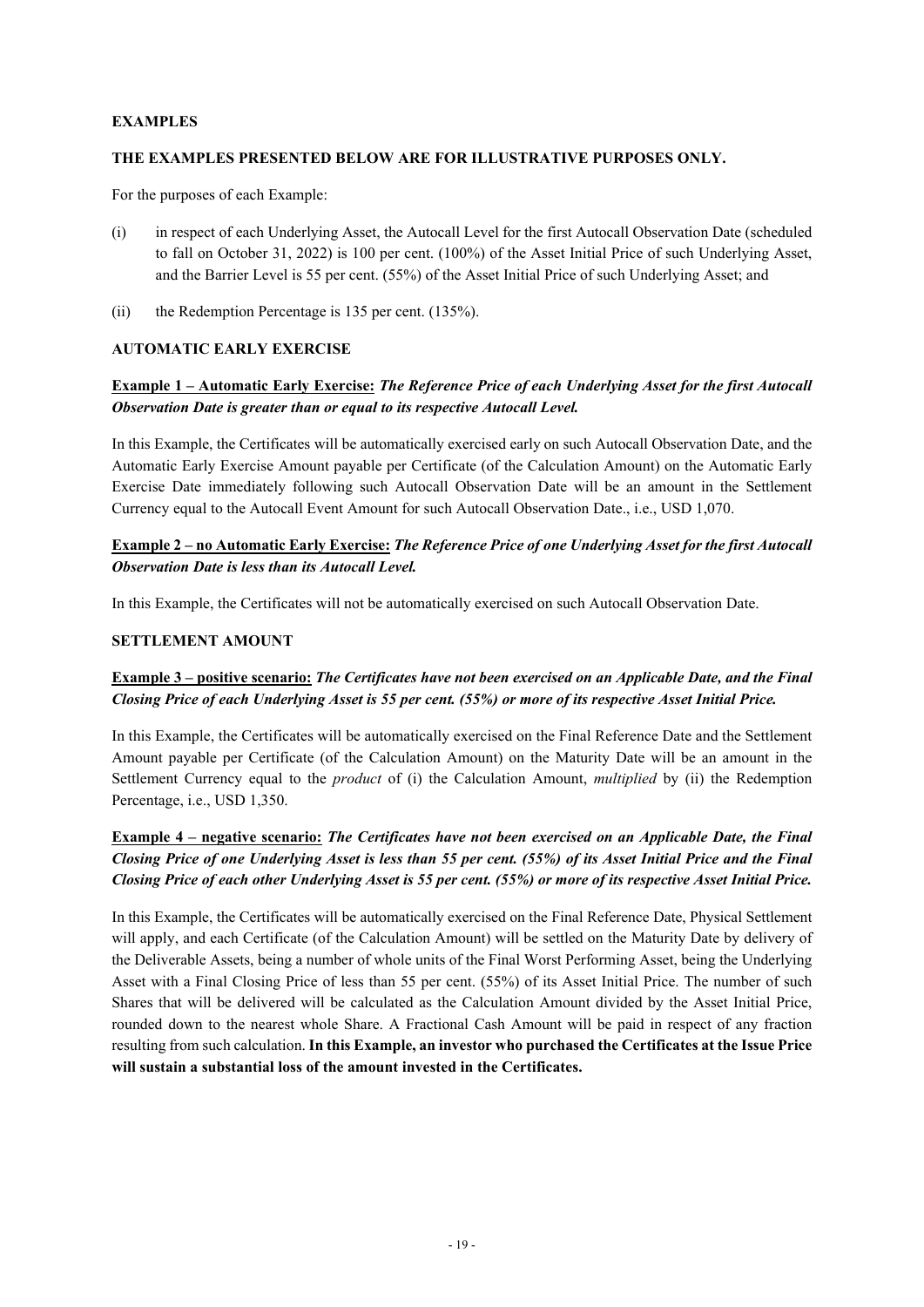## **ISSUE-SPECIFIC SUMMARY OF THE SECURITIES**

## **INTRODUCTION AND WARNINGS**

This Summary should be read as an introduction to the Prospectus (comprised of the Base Prospectus read together with the Final Terms). Any decision to invest in the Securities should be based on a consideration of the Prospectus as a whole by the investor. In certain circumstances, the investor could lose all or part of the invested capital. This Summary only provides key information in order for an investor to understand the essential nature and the principal risks of the Issuer and the Securities, and does not describe all the rights attaching to the Securities (and may not set out specific dates of valuation and potential payments or the adjustments to such dates) that are set out in the Prospectus as a whole. Where a claim relating to the information contained in the Prospectus is brought before a court, the plaintiff investor might, under the national law, have to bear the costs of translating the Prospectus before the legal proceedings are initiated. Civil liability attaches only to those persons who have tabled this summary including any translation thereof, but only where this Summary is misleading, inaccurate or inconsistent, when read together with the other parts of the Prospectus or where it does not provide, when read together with the other parts of the Prospectus, key information in order to aid investors when considering whether to invest in the Securities.

### *You are about to purchase a product that is not simple and may be difficult to understand.*

**Securities:** Issue of up to the Aggregate Nominal Amount Five-Year USD Worst of Autocallable Certificates on a Share Basket, due December 4, 2026 (ISIN: XS2390022858) (the "**Securities**").

The "**Aggregate Nominal Amount**" will be an amount determined by the Issuer on or around the Issue Date based on the results of the offer and which will be specified in a notice dated on or around the Issue Date. As of the date of this Final Terms, the aggregate nominal amount of the Certificates in the Series is indicatively set at USD 5,000,000 provided that it may be a greater or lesser amount but shall not exceed USD 100,000,000.

**Issuer:** Goldman Sachs International ("**GSI**"). Its registered office is Plumtree Court, 25 Shoe Lane, London EC4A 4AU and its Legal Entity Identifier ("**LEI**") is W22LROWP2IHZNBB6K528.

**Authorised Offeror(s):** The authorised offeror is CYRRUS, a.s., Veveří 3163/111 (BUDOVA PLATINIUM), 616 00 Brno, Czech Republic. The authorised offeror is an *akciová společnost* incorporated in the Czech Republic mainly operating under Czech law. Its LEI is 31570010000000043551 (the "**Authorised Offeror**").

**Competent authority:** The Base Prospectus was approved on July 16, 2021 by the Luxembourg *Commission de Surveillance du Secteur Financier* of 283 Route d'Arlon, 1150 Luxembourg (Telephone number: (+352) 26 25 1-1; Fax number: (+352) 26 25 1 – 2601; Email: direction@cssf.lu).

## **KEY INFORMATION ON THE ISSUER**

## **Who is the Issuer of the Securities?**

**Domicile and legal form, law under which the Issuer operates and country of incorporation:** GSI is a private unlimited liability company incorporated under the laws of England and Wales and was formed on June 2, 1988. GSI is registered with the Registrar of Companies. Its LEI is W22LROWP2IHZNBB6K528.

**Issuer's principal activities:** GSI's business principally consists of securities underwriting and distribution; trading of corporate debt and equity securities, non-U.S. sovereign debt and mortgage securities, execution of swaps and derivative instruments, mergers and acquisitions; financial advisory services for restructurings, private placements and lease and project financings, real estate brokerage and finance, merchant banking and stock brokerage and research.

**Major shareholders, including whether it is directly or indirectly owned or controlled and by whom:** GSI is directly wholly-owned by Goldman Sachs Group UK Limited. Goldman Sachs Group UK Limited is an indirect wholly owned subsidiary of the Goldman Sachs Group, Inc. ("**GSG**").

**Key directors:** The directors of GSI are Jose M. D. Barroso, Sally A. Boyle, Richard J. Gnodde, Sam P. Gyimah, Nigel Harman, Esta E. Stecher, Dermot W. McDonogh, Marius O. Winkelman, Therese L. Miller and Catherine G. Cripps.

**Statutory auditors:** GSI's statutory auditor is PricewaterhouseCoopers LLP, of 7 More London Riverside, London, SE1 2RT, England.

#### **What is the key financial information regarding the Issuer?**

The following table shows selected key historical financial information from GSI's 2020 audited financial statements, which were prepared in accordance with international accounting standards in conformity with the requirements of the Companies Act 2006 and International Financial Reporting Standards ("**IFRS**") adopted pursuant to Regulation (EC) No 1606/2002 as it applies in the E.U. This includes information for the year ended and as of December 31, 2020 and comparative information for the year ended and as of November 30, 2019. These financial statements include IFRS transition disclosures required by IFRS 1 'First-time adoption of International Financial Reporting Standards'. GSI's 2019 audited financial statements were prepared under United Kingdom Generally Accepted Accounting Practices ("**U.K. GAAP**"), in accordance with FRS 101 'Reduced Disclosure Framework' ("**FRS 101**") and the Companies Act 2006. This includes financial information for the year ended and as of November 30, 2019. GSI's June 2021 unaudited half-yearly financial statements were prepared under international accounting standards, in accordance with IAS 34 'Interim Financial Reporting' and Article 5 of the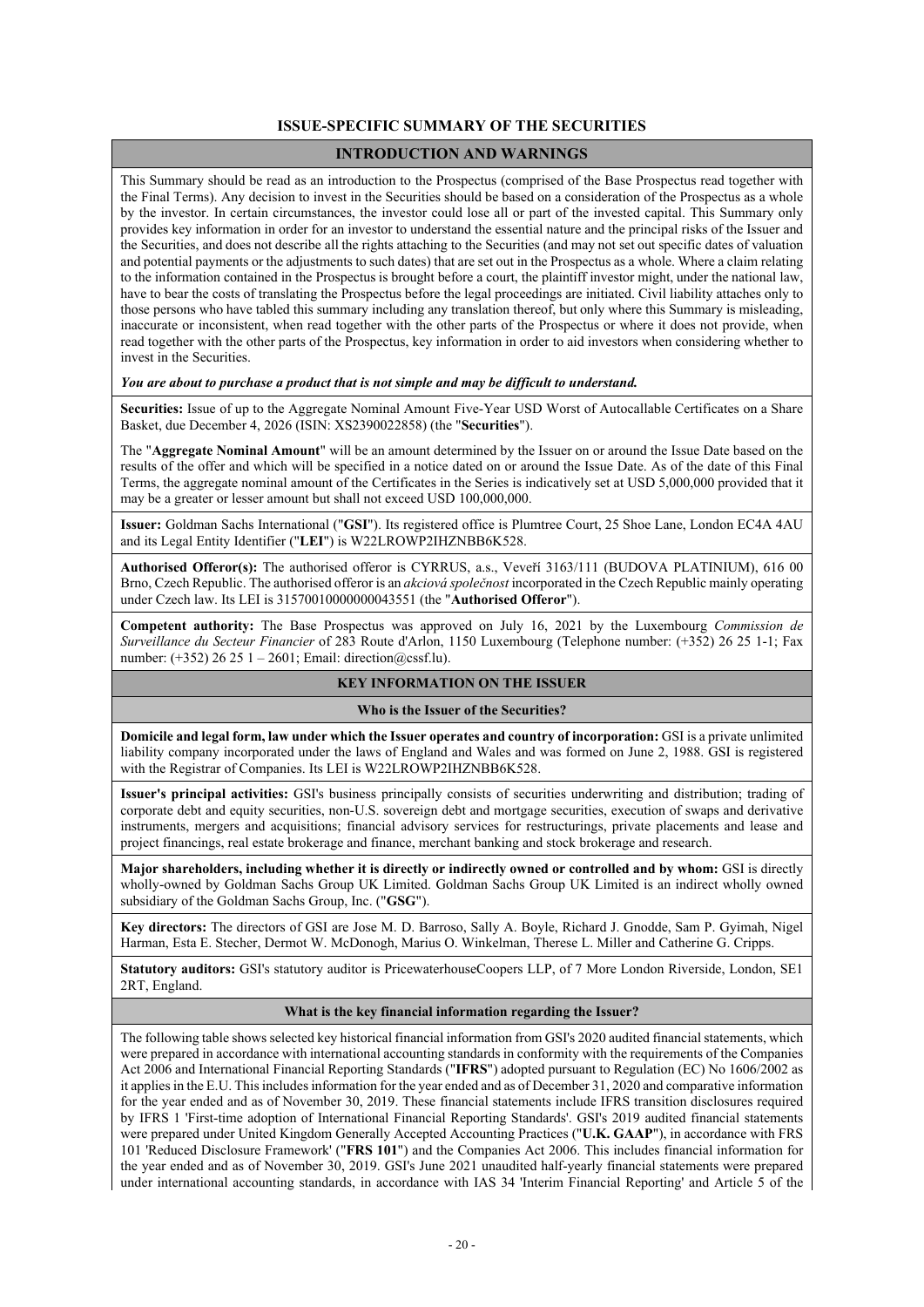Directive 2004/109/EC as amended by Directive 2013/50/EU. This includes financial information for the three months ended and as of 30 June 2021 and comparative information for the three months ended May 31, 2020.

| Summary information - income statement        |                                                     |                                                  |                        |                                                                 |                                                                |
|-----------------------------------------------|-----------------------------------------------------|--------------------------------------------------|------------------------|-----------------------------------------------------------------|----------------------------------------------------------------|
|                                               | <b>Year ended</b><br>December 31, 2020<br>(audited) | <b>Year ended November</b><br>30, 2019 (audited) |                        | <b>Three</b><br>months<br>ended June<br>30, 2021<br>(unaudited) | <b>Three</b><br>months<br>ended May<br>31, 2020<br>(unaudited) |
| (in USD millions except for share<br>amounts) | <b>IFRS</b>                                         | <b>IFRS</b>                                      | U.K.<br><b>GAAP</b>    |                                                                 |                                                                |
| Selected income statement data                |                                                     |                                                  |                        |                                                                 |                                                                |
| Total interest income                         | 4,196                                               | 7,659                                            | 7,509                  | 848                                                             | 900                                                            |
| Non-interest income <sup>1</sup>              | 10.996                                              | 8,292                                            | 8,292                  | 2,751                                                           | 2,809                                                          |
| Profit before taxation                        | 3,524                                               | 2,434                                            | 2,426                  | 717                                                             | 1,139                                                          |
| Operating profit                              | N/A                                                 | N/A                                              | 2,656                  | N/A                                                             | N/A                                                            |
| Dividend per share                            | N/A                                                 | 1.7                                              | 1.7                    | N/A                                                             | N/A                                                            |
| Summary information - balance sheet           |                                                     |                                                  |                        |                                                                 |                                                                |
|                                               | As at December 31,<br>2020 (audited)                | As at November 30, 2019<br>(audited)             |                        | June<br>at<br>As<br>(unaudited)                                 | 30.<br>2021                                                    |
| (in USD millions)                             | <b>IFRS</b>                                         | <b>IFRS</b>                                      | U.K.<br><b>GAAP</b>    |                                                                 |                                                                |
| Total assets                                  | 1,267,858                                           | 1,041,576                                        | 1,041,518 <sup>2</sup> |                                                                 | 1,142,572                                                      |
| Total unsecured borrowings <sup>3</sup>       | 80,351                                              | 88,669                                           | 87,450                 |                                                                 | 80,216                                                         |
| Customer and other receivables                | 90,380                                              | 71,807                                           | 59,102 <sup>4</sup>    | 82,768                                                          |                                                                |
| Customer and other payables                   | 100,519                                             | 84,968                                           | 62,254                 | 101,860                                                         |                                                                |
| Total shareholder's equity                    | 36,578                                              | 34,248                                           | 34,248                 |                                                                 | 37,932                                                         |
| (in per cent.)                                |                                                     |                                                  |                        |                                                                 |                                                                |
| Common Equity Tier 1 (CET1) capital<br>ratio  | 10.7                                                | 11.6                                             | 11.6                   |                                                                 | 10.6                                                           |
| Total capital ratio                           | 14.0                                                | 15.7                                             | 18.3                   |                                                                 | 15.8                                                           |
| Tier 1 leverage ratio                         | 4.7                                                 | 4.4                                              | 4.4                    |                                                                 | 4.2                                                            |

**Qualifications in audit report on historical financial information:** Not applicable; there are no qualifications in the audit report of GSI on its historical financial information.

## **What are the key risks that are specific to the Issuer?**

The Issuer is subject to the following key risks:

- The payment of any amount due on the Securities is subject to the credit risk of the Issuer. The Securities are the Issuer's unsecured obligations. Investors are dependent on the Issuer's ability to pay all amounts due on the Securities, and therefore investors are subject to the Issuer's credit risk and to changes in the market's view of the Issuer's creditworthiness. The Securities are not bank deposits, and they are not insured or guaranteed by any compensation or deposit protection scheme. The value of and return on the Securities will be subject to the Issuer's credit risk and to changes in the market's view of the Issuer's creditworthiness.
- GSG and its consolidated subsidiaries ("**Goldman Sachs**") is a leading global investment banking, securities and investment management group and faces a variety of significant risks which may affect the Issuer's ability to fulfil their obligations under the Securities, including market and credit risks, liquidity risks, business activities and industry risks, operational risks and legal, regulatory and reputational risks.

<sup>1</sup> "Fees and commissions" are included within "non-interest income" and therefore are not included as a single line item.

<sup>2</sup> Sum of items "Fixed assets", "Current assets" and "Pension surplus".

<sup>3</sup> "Subordinated loans" are included within "total unsecured borrowings" and therefore are not included as a single line item.

<sup>4</sup> Amounts due to broker/dealers and customers.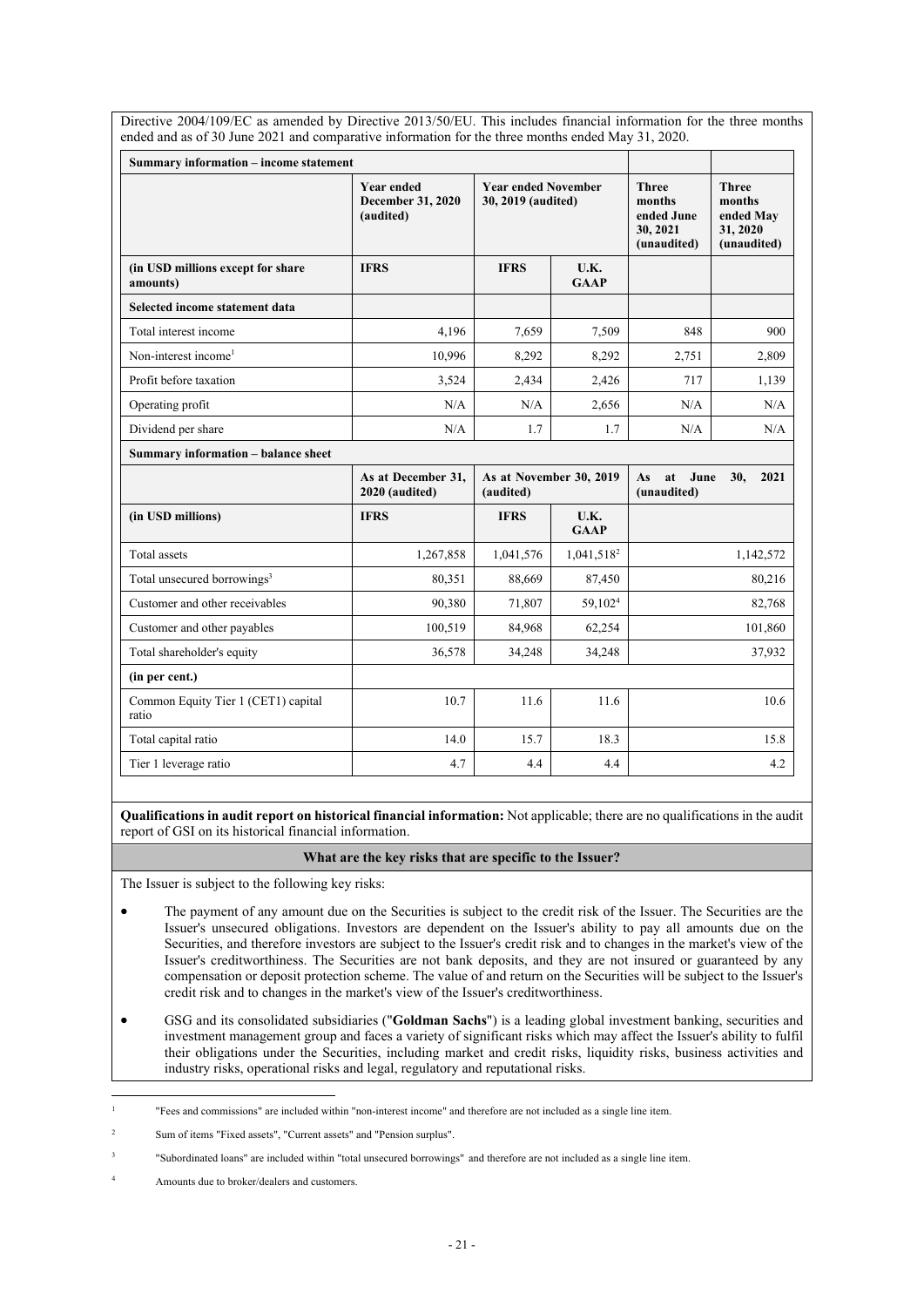- GSI is a wholly-owned subsidiary of the Goldman Sachs group and a key banking subsidiary of the Goldman Sachs group. As a result, it is subject to a variety of risks that are substantial and inherent in its businesses including risks relating to economic and market conditions, regulation, Brexit, market volatility, liquidity, credit markets, concentration of risk, credit quality, composition of client base, derivative transactions, operational infrastructure, cyber security, risk management, business initiatives, operating in multiple jurisdictions, conflicts of interest, competition, changes in underliers, personnel, negative publicity, legal liability, catastrophic events and climate change.
- GSI is subject to the Bank Recovery and Resolution Directive, which is intended to enable a range of actions to be taken by a resolution authority in relation to credit institutions and investment firms considered by the resolution authority to be at risk of failing and where such action is necessary in the public interest. The resolution powers available to the resolution authority include powers to (i) write down the amount owing, including to zero, or convert the Securities into other securities, including ordinary shares of the relevant institution (or a subsidiary) – the so-called "bail-in" tool; (ii) transfer all or part of the business of the relevant institution to a "bridge bank"; (iii) transfer impaired or problem assets to an asset management vehicle; and (iv) sell the relevant institution to a commercial purchaser. In addition, the resolution authority is empowered to modify contractual arrangements, suspend enforcement or termination rights that might otherwise be triggered. The resolution regime is designed to be triggered prior to insolvency, and holders of Securities may not be able to anticipate the exercise of any resolution power by the resolution authority. Further, holders of Securities would have very limited rights to challenge the exercise of powers by the resolution authority, even where such powers have resulted in the write down of the Securities or conversion of the Securities to equity.

# **KEY INFORMATION ON THE SECURITIES**

## **What are the main features of the Securities?**

#### **Type and class of Securities being offered and security identification number(s):**

The Securities are cash settled Securities which are share-linked Securities in the form of Certificates.

The Securities will be cleared through Euroclear Bank S.A./N.V. and Clearstream Banking S.A.

The issue date of the Securities is December 3, 2021 (the "**Issue Date**"). The issue price of the Securities is 100 per cent. (100%) of the Aggregate Nominal Amount of up to the Aggregate Nominal Amount (the "**Issue Price**").

ISIN: XS2396815065; Common Code: 239681506; Valoren: 114120080.

**Currency, denomination, number of Securities issued and term of the Securities:** The currency of the Securities will be United States Dollar ("**USD**" or the "**Settlement Currency**"). The calculation amount is USD 1,000. The Aggregate Nominal Amount of Securities is up to the Aggregate Nominal Amount.

**Maturity Date**: December 4, 2026. This is the date on which the Securities are scheduled to be redeemed, subject to adjustment in accordance with the terms and conditions and subject to an early redemption of the Securities.

#### **Rights attached to the Securities:**

The Securities will give each investor the right to receive a return, together with certain ancillary rights such as the right to receive notice of certain determinations and events. The return on the Securities will comprise the potential payment of an Autocall Event Amount (if applicable) or the Settlement Amount (if applicable) or Deliverable Assets (if applicable), and the amounts payable will depend on the performance of the following Underlying Assets:

| <b>Underlying Assets or the Shares</b>              | <b>Bloomberg / Reuters / ISIN</b>                     | Exchange                |
|-----------------------------------------------------|-------------------------------------------------------|-------------------------|
| The ordinary shares of Franco-Nevada<br>Corporation | FNV UN <equity> / FNV.N / CA3518581051</equity>       | New York Stock Exchange |
| The ordinary shares of Barrick Gold<br>Corporation  | GOLD UN <equity> / GOLD.N /<br/>CA0679011084</equity> | New York Stock Exchange |
| The ordinary shares of Newmont Corporation          | NEM UN <equity> / NEM.N / US6516391066</equity>       | New York Stock Exchange |

**Autocall Event Amount**: on an Autocall Observation Date, if the Reference Price of each Underlying Asset is greater than or equal to its respective Autocall Level then the Securities will be automatically exercised early and the applicable Autocall Event Amount in respect of such Autocall Observation Date will be payable in respect of each Security on the following Autocall Payment Date.

**Settlement Amount**: unless previously exercised early, or purchased and cancelled:

(i) if the Final Closing Price of each Underlying Asset is greater than or equal to its respective Barrier Level, Cash Settlement will apply, and the Settlement Amount in USD payable in respect of each Security on the Maturity Date will be an amount calculated in accordance with the following formula:

## CA × Redemption Percentage

(ii) if the Final Closing Price of any Underlying Asset is less than its Barrier Level, Physical Settlement will apply, and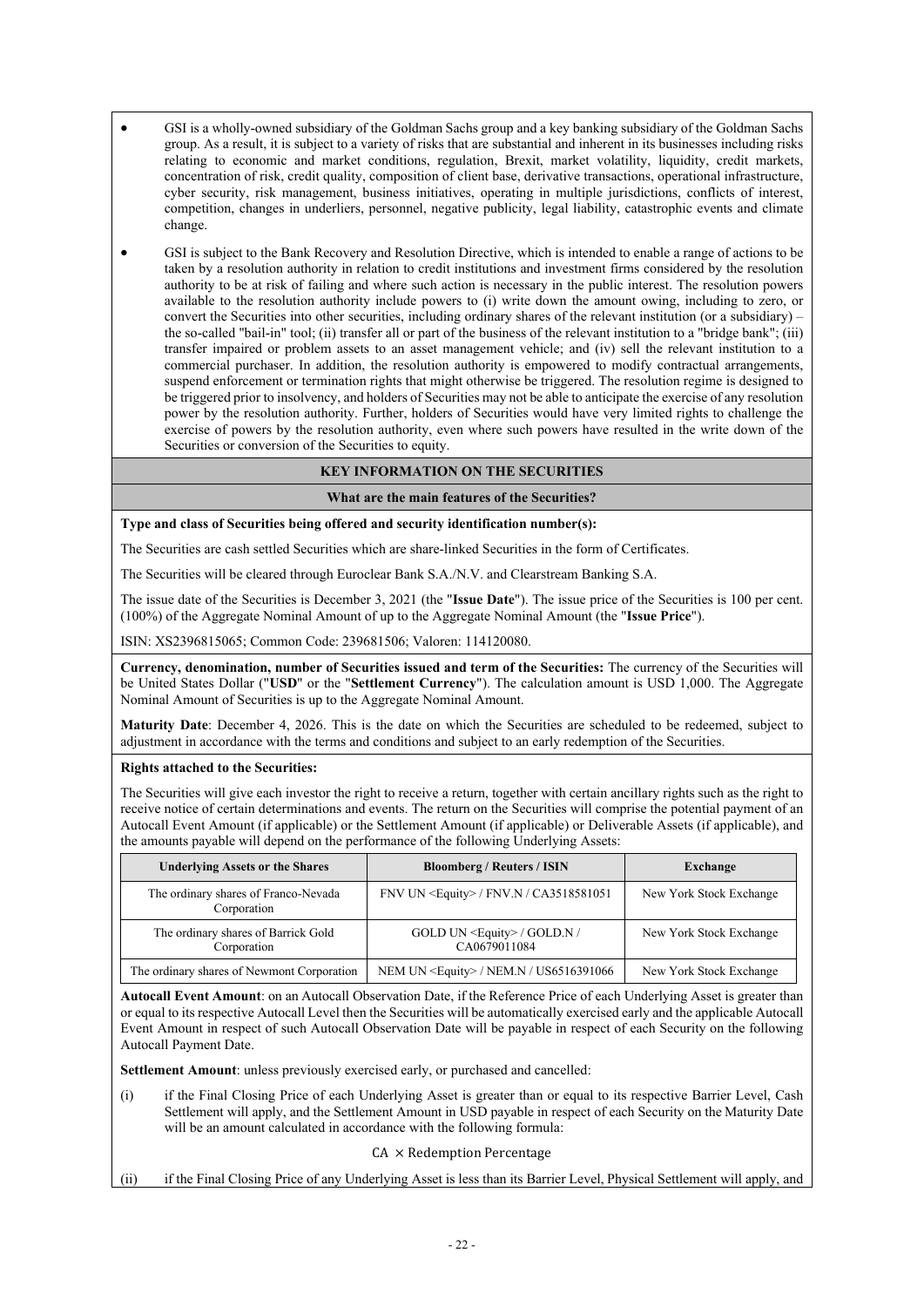each Security will be settled on the Maturity Date by delivery of the Deliverable Assets, and payment of the Fractional Cash Amount.

**Non-scheduled Early Repayment Amount**: The Securities may be redeemed prior to the scheduled maturity: (i) at the Issuer's option (a) if the Issuer determines a change in applicable law has the effect that performance by the Issuer or its affiliates under the Securities or hedging transactions relating to the Securities has become (or there is a substantial likelihood in the immediate future that it will become) unlawful or impracticable (in whole or in part), or (b) where applicable, if the Calculation Agent determines that certain additional disruption events or adjustment events as provided in the terms and conditions of the Securities have occurred in relation to the underlying assets; or (ii) upon notice by a Holder declaring such Securities to be immediately repayable due to the occurrence of an event of default which is continuing.

In such case, the Non-scheduled Early Repayment Amount payable on such unscheduled early redemption shall be, for each Security, an amount representing the fair market value of the Security taking into account all relevant factors less all costs incurred by the Issuer or any of its affiliates in connection with such early redemption, including those related to unwinding of any underlying and/or related hedging arrangement. *The Non-scheduled Early Repayment Amount may be less than your initial investment and therefore you may lose some or all of your investment on an unscheduled early redemption.*

Defined terms:

- **Asset Initial Price**: in respect of an Underlying Asset, its Initial Closing Price.
- **Autocall Event Amount**: in respect of the Autocall Observation Date scheduled to fall on: (i) November 28, 2022, USD 1,070; (ii) November 27, 2023, USD 1,140; (iii) November 26, 2024, USD 1,210; and (iv) November 26, 2025, USD 1,280.
- **Autocall Level**: in respect of each Underlying Asset and the Autocall Observation Date scheduled to fall on: (i) November 28, 2022, 100 per cent. (100%) of its Asset Initial Price; (ii) November 27, 2023, 90 per cent. (90%) of its Asset Initial Price; (iii) November 26, 2024, 80 per cent. (80%) of its Asset Initial Price; and (iv) November 26, 2025, 70 per cent. (70%) of its Asset Initial Price.
- **Autocall Observation Dates**: November 28, 2022 November 27, 2023 November 26, 2024, and November 26, 2025, in each case, subject to adjustment in accordance with the terms and conditions.
- **Autocall Payment Date**: a date falling around 5 Business Days after each Autocall Observation Date, subject to adjustment in accordance with the terms and conditions.
- **Barrier Level**: in respect of each Underlying Asset, 55 per cent. (55%) of its Asset Initial Price.
- **CA**: Calculation Amount, USD 1,000.
- **Deliverable Assets**: a number of whole units of the Final Worst Performing Asset equal to the *quotient* of (i) the Calculation Amount, *divided* by (ii) the Asset Initial Price of the Final Worst Performing Asset, rounded down to the nearest whole number.
- **Final Closing Price**: in respect of an Underlying Asset, its Reference Price on November 27, 2026, subject to adjustment in accordance with the terms and conditions.
- **Final Reference Value:** the Final Closing Price of the Final Worst Performing Asset.
- **Final Worst Performing Asset:** the Underlying Asset with the lowest Final Asset Performance, being the Final Closing Price *divided* by the Initial Closing Price.
- **Fractional Cash Amount**: an amount calculated as the *product* of the Fractional Entitlement, *multiplied* by the Final Reference Value.
- **Fractional Entitlement**: the fraction of the Underlying Asset determined in calculating the Deliverable Assets, prior to rounding down to the nearest whole number.
- **Initial Closing Price**: in respect of an Underlying Asset, its Reference Price on November 26, 2021, subject to adjustment in accordance with the terms and conditions.
- **Initial Reference Value:** the Initial Closing Price of the Final Worst Performing Asset.
- **Redemption Percentage**: 135 per cent. (135%).
- **Reference Price**: the closing share price on the Exchange of the Underlying Asset for the relevant date.

**Governing law:** The Securities are governed by English law.

#### **Status of the Securities:**

The Securities are unsubordinated and unsecured obligations of the Issuer and will rank equally among themselves and with all other unsubordinated and unsecured obligations of the Issuer from time to time outstanding.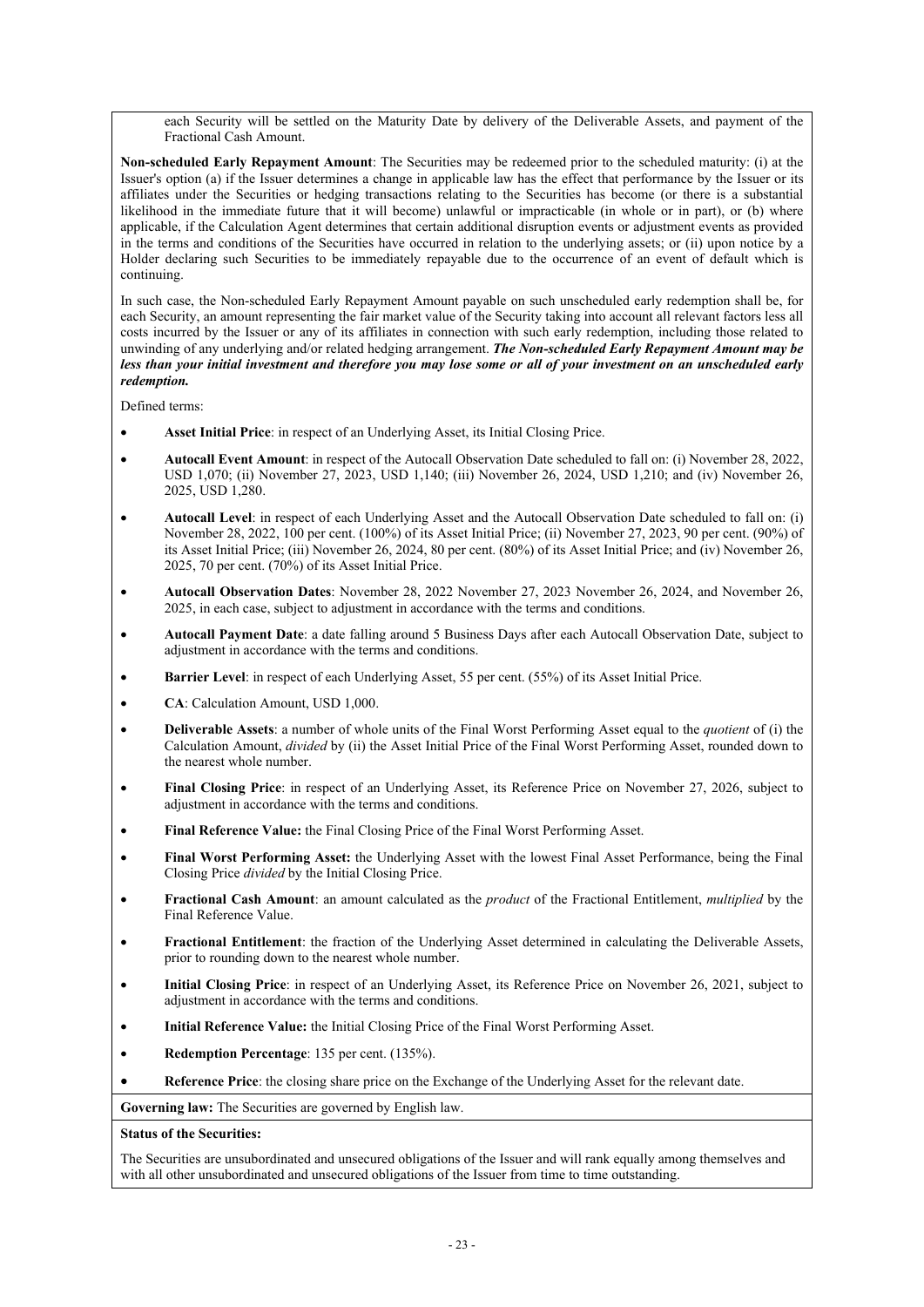The taking of any action by a resolution authority under the Bank Recovery and Resolution Directive, in relation to the Issuer could materially affect the value of, or any repayments linked to, the Securities, and/or risk a conversion into equity of the Securities.

## **Description of restrictions on free transferability of the Securities:**

The Securities have not been and will not be registered under the U.S. Securities Act of 1933 (the "**Securities Act**") and may not be offered or sold within the United States or to, or for the account or benefit of, U.S. persons except in certain transactions exempt from the registration requirements of the Securities Act and applicable state securities laws. No offers, sales or deliveries of the Securities, or distribution of any offering material relating to the Securities, may be made in or from any jurisdiction except in circumstances that will result in compliance with any applicable laws and regulations. Subject to the above, the Securities will be freely transferable.

## **Where will the Securities be traded?**

Not Applicable; the Securities will not be listed or admitted to trading on any exchange.

## **What are the key risks that are specific to the Securities?**

**Risk factors associated with the Securities:** The Securities are subject to the following key risks:

The value and quoted price of your Securities (if any) at any time will reflect many factors and cannot be predicted. Depending on the performance of the Underlying Assets, you may lose some or all of your investment.

## *Risks relating to certain features of the Securities*:

- The terms and conditions of your Securities provide that the Securities are subject to a cap, so your ability to participate in any change in the value of the Underlying Assets over the term of the Securities will be limited, no matter how much the level, price, rate or other applicable value of the Underlying Assets may rise beyond the cap level over the life of the Securities. Accordingly, the return on your Securities may be significantly less than if you had purchased the Underlying Assets directly.
- The terms and conditions of your Securities provide that the return on the Securities depends on the "worst-of" performance of the basket of Underlying Assets, you will be exposed to the performance of each Underlying Asset and, in particular, to the Underlying Asset which has the worst performance. This means that, irrespective of how the other Underlying Assets perform, if any one or more Underlying Assets fails to meet a relevant threshold or barrier for the payment of interest or the calculation of any redemption amount, you may receive no interest payments and/or could lose some or all of your initial investment.
- The terms of your Securities provide that, subject to the fulfilment of a particular condition, the Securities shall be redeemed at their maturity by delivery of Shares. As a holder of Securities, you will receive such Shares rather than a monetary amount upon maturity. You will, therefore, be exposed to the issuer of such Shares and the risks associated with holding such Shares. The value of each such Share to be delivered multiplied by the number of Shares to be delivered (together with any residual cash amount) to you may be less than the purchase amount paid by you for your Securities and the principal amount (if any) of the Securities. In the worst case, the Shares to be delivered may be worthless. You should also consider that you will be exposed to any fluctuations in the price of the Shares to be delivered after the end of the term of the Securities until the respective actual delivery. This means that your actual loss (or gain) and final return on the Securities can only be determined after delivery of the Shares to you. Further, you may be subject to documentary or stamp taxes in relation to the delivery and/or disposal of Shares.

## *Risks relating to the Underlying Assets:*

*The value of and return on your Securities depends on the performance of the Underlying Assets*

The return on your Securities may depend on the performance of one or more Underlying Asset(s). The level, price, rate, net asset value or other applicable value of the Underlying Asset(s) may be subject to unpredictable change over time. This degree of change is known as "volatility". The volatility of an Underlying Asset may be affected by national and international financial, political, military or economic events, including governmental actions, or by the activities of participants in the relevant markets. Any of these events or activities could adversely affect the value of and return on the Securities. Volatility does not imply direction of the level, price, rate, net asset value or other applicable value, though an Underlying Asset that is more volatile is likely to increase or decrease in value more often and/or to a greater extent than one that is less volatile.

*Past performance of an Underlying Asset is not indicative of future performance*

You should not regard any information about the past performance of the Underlying Asset(s) as indicative of the range of, or trends in, fluctuations in the Underlying Asset(s) that may occur in the future. Underlying Asset(s) may perform differently (or the same) as in the past, and this could have material adverse effect on the value of and return on your Securities.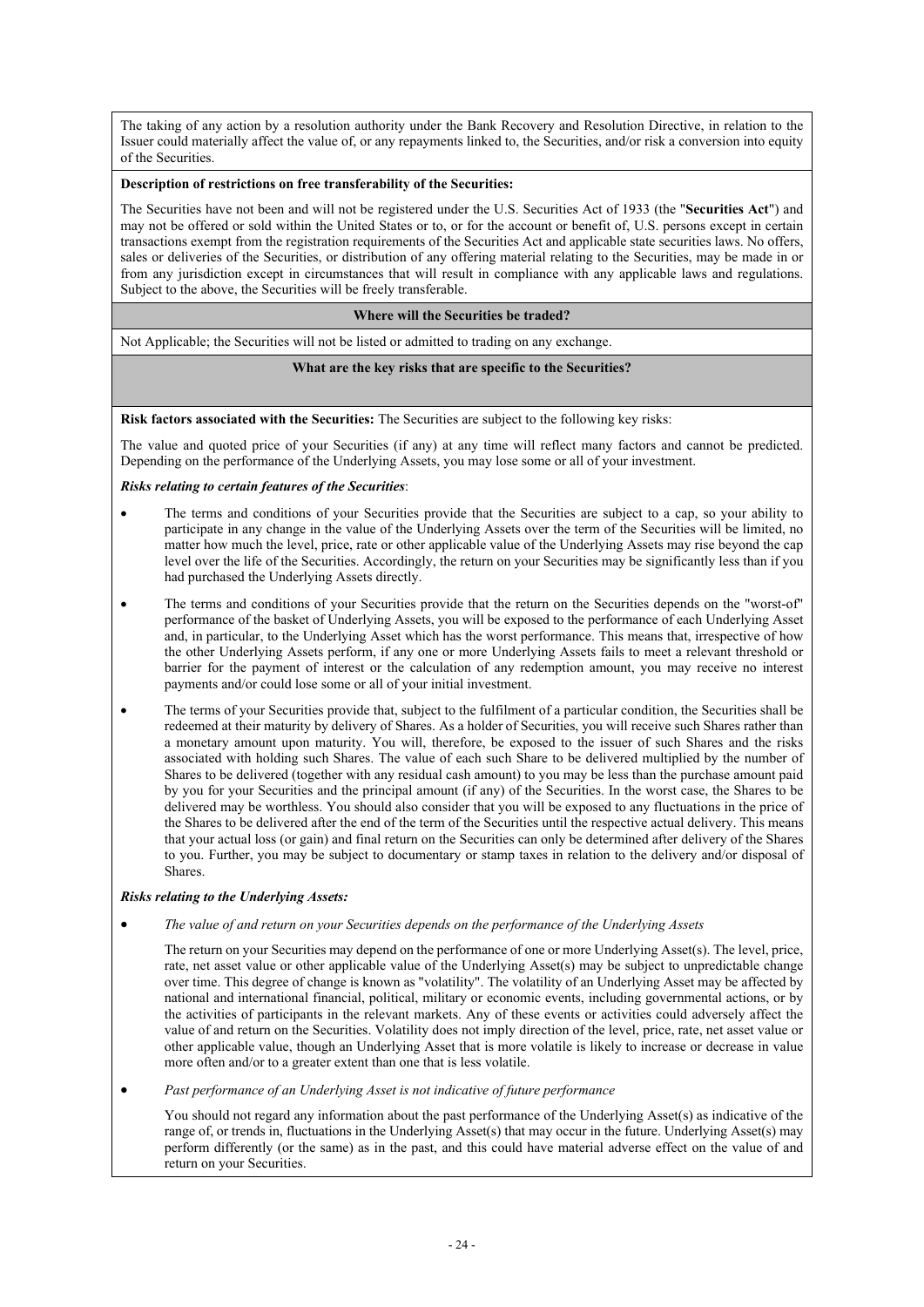The performance of Shares is dependent upon macroeconomic factors, such as interest and price levels on the capital markets, currency developments, political factors as well as company-specific factors such as earnings position, market position, risk situation, shareholder structure and distribution policy, as well as business risks faced by the issuers thereof. Any one or a combination of such factors could adversely affect the performance of the Underlying Asset(s) which, in turn, would have a negative effect on the value of and return on your Securities.

## **KEY INFORMATION ON THE OFFER OF THE SECURITIES TO THE PUBLIC AND/OR THE ADMISSION TO TRADING ON A REGULATED MARKET**

### **Under which conditions and timetable can I invest in this Security?**

## **Terms and conditions of the offer:**

An offer of the Securities will be made in the Republic of Croatia during the period from, and including November 1, 2021 to, and including, November 26, 2021 (the "**Offer Period**"). The Offer Period may be discontinued at any time.

The offer price will be the Issue Price.

The offer of the Securities is subject to the relevant regulatory approvals having been granted, and the Securities being issued.

**Estimated expenses charged to the investor by the Issuer/offeror:** The Issue Price of 100 per cent. (100%) of the Aggregate Nominal Amount includes a selling commission of up to 4.00 per cent. (4.00%) of the Aggregate Nominal Amount which has been paid by the Issuer.

#### **Who is the offeror and/or the person asking for admission to trading?**

See the item entitled "Authorised Offeror(s)" above.

#### **Why is this Prospectus being produced?**

**Reasons for the offer or for the admission to trading on a regulated market, estimated net proceeds and use of proceeds:** The net proceeds of the offer will be used by the Issuer to provide additional funds for its operations and for other general corporate purposes (i.e., for making profit and/or hedging certain risks).

**Underwriting agreement on a firm commitment basis:** The offer of the Securities is not subject to an underwriting agreement on a firm commitment basis.

### **Material conflicts pertaining to the issue/offer:**

Fees shall be payable to the Authorised Offeror.

The Issuer is subject to a number of conflicts of interest between its own interests and those of holders of Securities, including: (a) in making certain calculations and determinations, there may be a difference of interest between the investors and the Issuer, (b) in the ordinary course of its business the Issuer (or an affiliate) may effect transactions for its own account and may enter into hedging transactions with respect to the Securities or the related derivatives, which may affect the market price, liquidity or value of the Securities, and (c) the Issuer (or an affiliate) may have confidential information in relation to the Underlying Assets or any derivative instruments referencing them, but which the Issuer is under no obligation (and may be subject to legal prohibition) to disclose.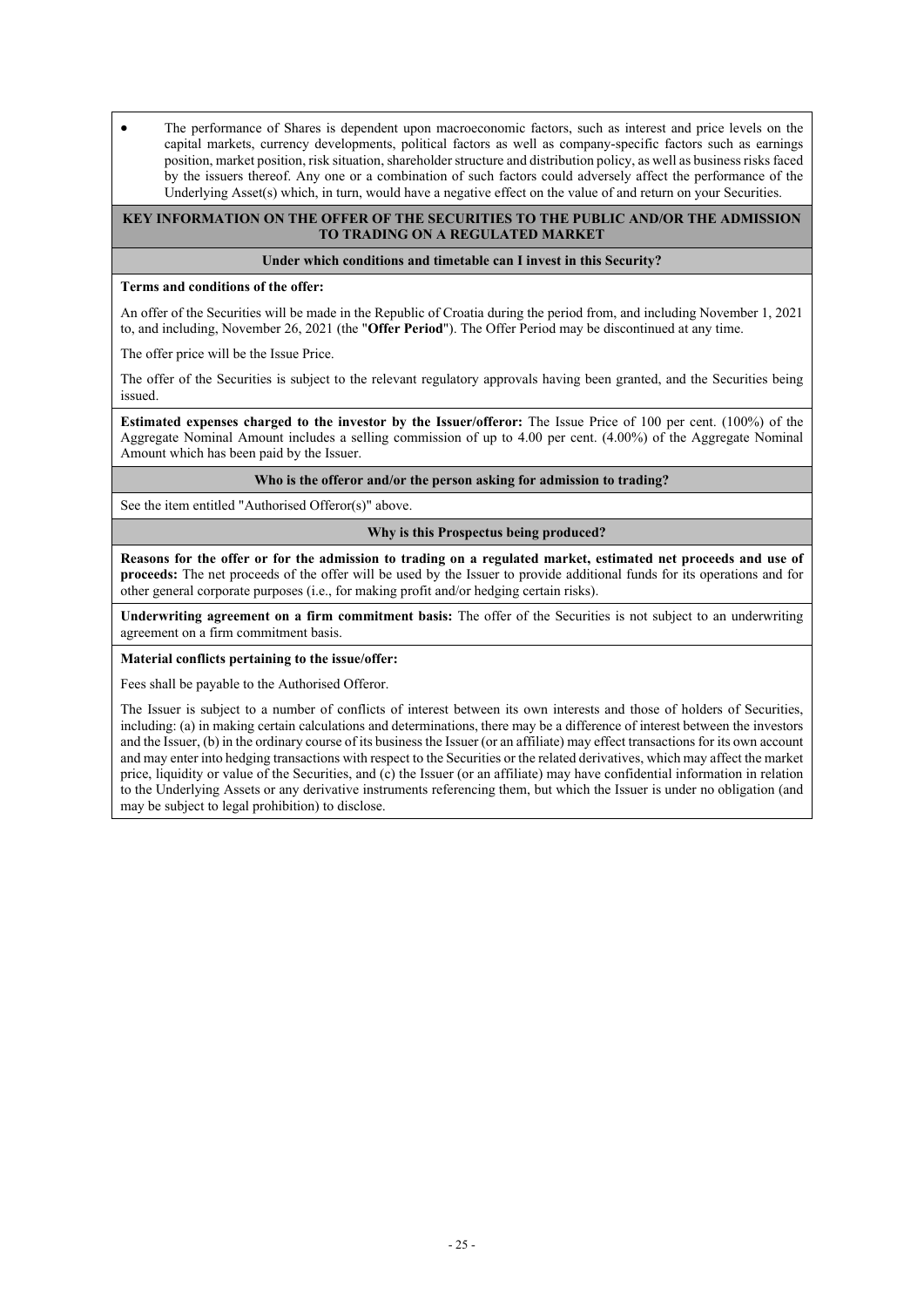# **SAŽETAK O VRIJEDNOSNIM PAPIRIMA ZA IZDANJE**

## **UVOD I UPOZORENJA**

Ovaj Sažetak se treba tumačiti kao uvod u Prospekt (koji se sastoji od Osnovnog prospekta koji se tumači zajedno s Konačnim uvjetima). Svaku odluku o ulaganju u Vrijednosne papire potrebno je temeljiti na razmatranju Prospekta kao cjeline. U određenim okolnostima, ulagatelj može izgubiti svoj cjelokupni uloženi kapital ili njegov dio. Ovaj Sažetak sadrži samo ključne informacije potrebne ulagatelju za razumijevanje prirode i glavnih rizika Izdavatelja i Vrijednosnih papira, no ne i opis svih prava povezanih s Vrijednosnim papirima (te je moguće da u njemu neće biti navedeni konkretni datumi vrednovanja i potencijalna plaćanja, kao ni prilagodbe tih datuma) koja su navedena u Prospektu kao cjelini. Ako se pred sudom podnese tužba povezana s informacijama sadržanima u Prospektu, ulagatelj tužitelj će možda morati, na temelju nacionalnog zakonodavstva, snositi troškove prijevoda Prospekta prije pokretanja pravnog postupka. Građanskopravna odgovornost pridaje se samo onim osobama koje su podnijele ovaj Sažetak, uključujući i bilo koji njegov prijevod, ali samo ako je Sažetak obmanjujući, netočan ili nedosljedan kada se tumači zajedno s ostalim dijelovima Prospekta ili ako, kada se tumači zajedno s ostalim dijelovima Prospekta, ne daje ključne informacije koje bi ulagateljima pomogle pri razmatranju hoće li ulagati u Vrijednosne papire.

*Spremate se kupiti proizvod koji nije jednostavan i koji će možda biti teško razumjeti.*

**Vrijednosni papiri:** Izdanje do Ukupnog nominalnog iznosa petogodišnjih *USD Samoopozivih certifikata obzirom na najlošiji rezultat po Košarici dionica (USD Worst of Autocallable Certificates on a Share Basket)*, s dospijećem 4. prosinca 2026. (ISIN: XS2390022858) ("**Vrijednosni papiri**").

"**Ukupni nominalni iznos**" bit će iznos koji odredi Izdavatelj na Datum izdanja ili oko tog datuma temeljem rezultata ponude, a koji će iznos biti naveden u obavijesti pruženoj na Datum izdanja ili oko tog datuma. Na datum ovih Konačnih uvjeta ukupni nominalni iznos Certifikata u Seriji indikativno je određen na 5,000.000 USD, uz mogućnost da bude viši ili niži, no pod uvjetom da ne prelazi 100,000.000 USD.

**Izdavatelj: D**ruštvo Goldman Sachs International ("**GSI"**). Sjedište društva je na adresi Plumtree Court, 25 Shoe Lane, London EC4A 4AU, a njegov identifikator pravne osobe ("**LEI**") je W22LROWP2IHZNBB6K528.

**Ovlašteni ponuditelj(i):** [Ovlašteni ponuditelj je društvo CYRRUS, a.s., Veveří 3163/111 (BUDOVA PLATINIUM), 616 00 Brno, Češka Republika. Ovlašteni ponuditelj je *akciová společnost* osnovana u Češkoj Republici koja pretežno posluje prema češkom pravu. LEI društva je 31570010000000043551 ("Ovlašteni ponuditelj")].

**Nadležno tijelo:** Osnovni prospekt je 16. srpnja 2021. potvrdila luksemburška Komisija za nadzor financijskog sektora *(Commission de Surveillance du Secteur Financier)* na adresi 283 Route d'Arlon, 1150 Luksemburg (broj telefona: (+352) 26 25 1-1; broj telefaksa: (+352) 26 25 1 – 2601; adresa elektroničke pošte: direction@cssf.lu).

## **NAJVAŽNIJI PODACI O IZDAVATELJU**

## **Tko je Izdavatelj Vrijednosnih papira?**

**Službeno sjedište i pravni oblik, zakonodavstvo u skladu s kojim Izdavatelj posluje i država osnivanja:** GSI je društvo s ograničenom odgovornošću osnovano u skladu sa zakonima Engleske i Walesa 2. lipnja 1988. Društvo GSI upisano je u Registar društava. Njegov LEI je W22LROWP2IHZNBB6K528.

**Glavne djelatnosti Izdavatelja:** Poslovanje društva GSI pretežno se sastoji od preuzimanja rizika izdavanja i distribuiranja vrijednosnih papira; trgovanja korporativnim dužničkim i vlasničkim vrijednosnim papirima, vrijednosnim papirima koji se odnose na državne dugove izvan SAD-a i hipotekarnim vrijednosnim papirima, provođenja međuvalutnih ugovora o razmjeni i primjene izvedenih instrumenata, spajanja i stjecanja; usluga financijskog savjetovanja u vezi s restrukturiranjem, privatnim plasmanima i financiranjem zakupa i projekata, posredovanja i financiranja u vezi s nekretninama, trgovačkog bankarstva te burzovnog posredovanja i istraživanja.

**Glavni udjeličari, uključujući je li društvo u izravnom ili neizravnom vlasništvu ili pod izravnom ili neizravnom kontrolom te čijim odnosno čijom:** Društvo GSI u cijelosti je u izravnom vlasništvu društva Goldman Sachs Group UK Limited. Društvo Goldman Sachs Group UK Limited ovisno je društvo društva Goldman Sachs Group, Inc. ("GSG") te je u cijelosti u njegovom neizravnom vlasništvu.

**Ključni direktori:** Direktori društva GSI su Jose M. D. Barroso, Sally A. Boyle, Richard J. Gnodde, Sam P. Gyimah, Nigel Harman, Esta E. Stecher, Dermot W. McDonogh, Marius O. Winkelman, Therese L. Miller i Catherine G. Cripps.

**Ovlašteni revizori:** Ovlašteni revizor društva GSI je društvo PricewaterhouseCoopers LLP, na adresi 7 More London Riverside, London, SE1 2RT, Engleska.

## **Koje su ključne financijske informacije u vezi s Izdavateljem?**

U tablici u nastavku navedene su odabrane ključne povijesne financijske informacije iz revidiranih financijskih izvješća društva GSI za 2020. koja su bila sastavljena u skladu s međunarodnim računovodstvenim standardima i zahtjevima Zakona o trgovačkim društvima iz 2006. te Međunarodnih standarda financijskog izvještavanja (engl. *International Financial Reporting Standards*, **"IFRS**") usvojenim temeljem Uredbe (EZ) br. 1606/2002 kako se primjenjuje u EU. To uključuje informacije o godini koja je završila s 31. prosincem 2020. i komparativne informacije o godini koja je završila s 30.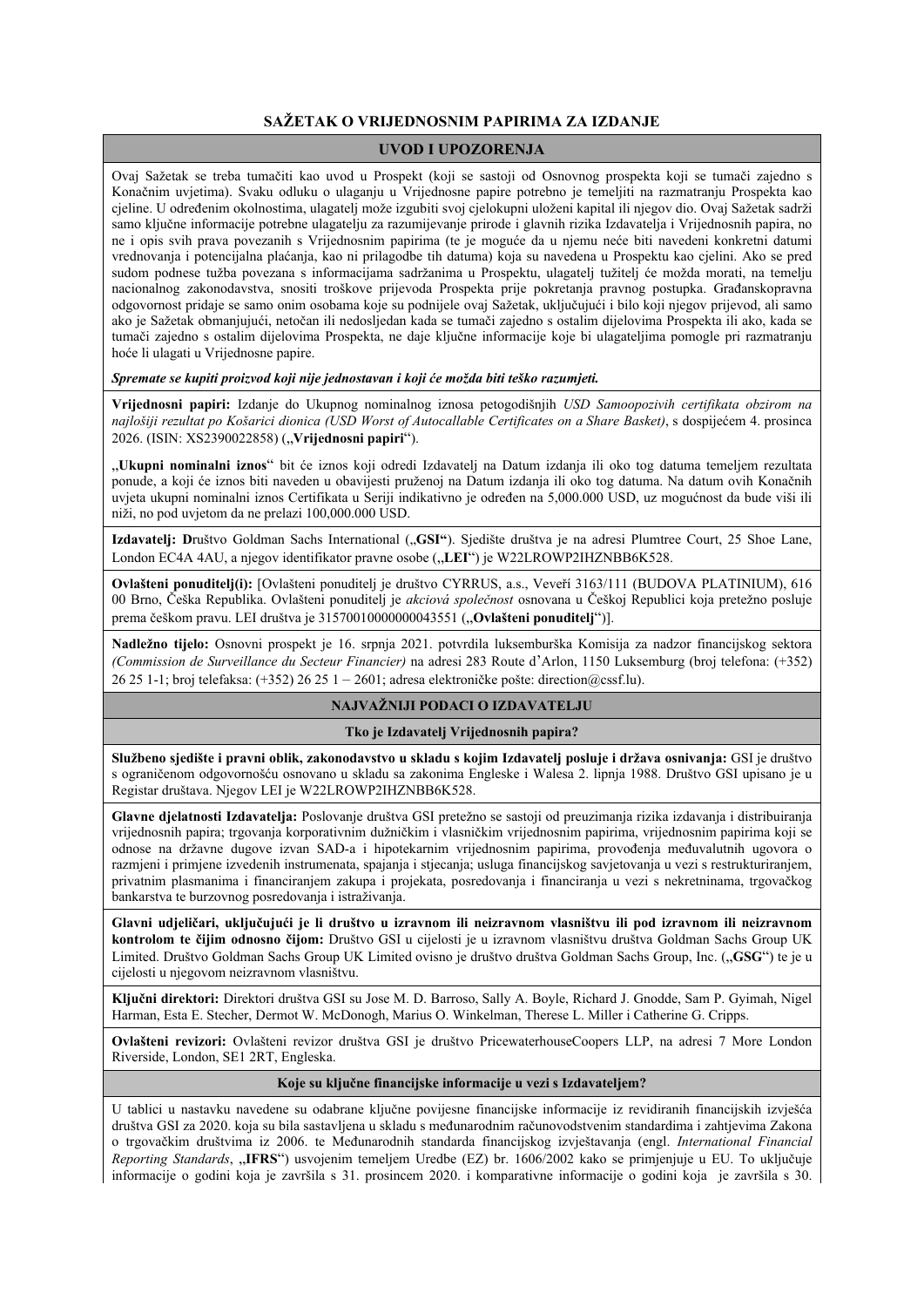studenim 2019. Ta financijska izvješća uključuju objavu podataka o prelasku koja je propisana standardom IFRS 1, "Prva primjena Međunarodnih standarda financijskog izvještavanja". Revidirana financijska izvješća društva GSI za 2019. sastavljena su prema Općeprihvaćenoj računovodstvenoj praksi Ujedinjenog Kraljevstva (engl. *United Kingdom Generally*  Accepted Accounting Practices, "U.K. GAAP"), a u skladu sa standardom FRS 101, "Okvir za ograničenu objavu podataka" ("FRS 101") i Zakonom o trgovačkim društvima iz 2006. Ona uključuju financijske informacije o godini koja je završila s 30. studenim 2019. Nerevidirana polugodišnja financijska izvješća društva GSI od lipnja 2021. sastavljena su u skladu s međunarodnim računovodstvenim standardima, u skladu sa standardom IAS 34, "Financijsko izvještavanje za razdoblje tijekom godine", i člankom 5. Direktive 2004/109/EZ, kako je izmijenjena i dopunjena Direktivom 2013/50/EU. Ona uključuju financijske informacije o tromjesečju koje je završilo s 30. lipnjem 2021. i komparativne informacije o tromjesečju koje je završilo s 31. svibnja 2020.

| Sažete informacije – račun dobiti i gubitka            |                                                                   |                                                              |                        |                                                                                      |                                                                                       |
|--------------------------------------------------------|-------------------------------------------------------------------|--------------------------------------------------------------|------------------------|--------------------------------------------------------------------------------------|---------------------------------------------------------------------------------------|
|                                                        | Godina koja je<br>završila 31.<br>prosinca 2020.<br>(revidiran)   | Godina koja je završila<br>30. studenog 2019.<br>(revidiran) |                        | Tromjesečno<br>razdoblje<br>koje je<br>završilo 30.<br>lipnja 2021.<br>(nerevidiran) | Tromjesečno<br>razdoblje<br>koje je<br>završilo 31.<br>svibnja 2020.<br>(nerevidiran) |
| (u milijunima USD, osim iznosa<br>udjela)              | <b>IFRS</b>                                                       | <b>IFRS</b>                                                  | U.K.<br><b>GAAP</b>    |                                                                                      |                                                                                       |
| Odabrani podaci iz računa dobiti i<br>gubitka          |                                                                   |                                                              |                        |                                                                                      |                                                                                       |
| Ukupni prihod od kamata                                | 4.196                                                             | 7.659                                                        | 7.509                  | 848                                                                                  | 900                                                                                   |
| Prihod koji nije od kamata <sup>1</sup>                | 10.996                                                            | 8.292                                                        | 8.292                  | 2.751                                                                                | 2.809                                                                                 |
| Dobit prije oporezivanja                               | 3.524                                                             | 2.434                                                        | 2.426                  | 717                                                                                  | 1.139                                                                                 |
| Dobit od redovitog poslovanja                          | nije dostupno                                                     | nije<br>dostupno                                             | 2.656                  | nije dostupno                                                                        | nije dostupno                                                                         |
| Dividenda po udjelu                                    | nije dostupno                                                     | 1,7                                                          | 1,7                    | nije dostupno                                                                        | nije dostupno                                                                         |
| Sažete informacije - bilanca                           |                                                                   |                                                              |                        |                                                                                      |                                                                                       |
|                                                        | 31.<br>N <sub>a</sub><br>dan<br>2020.<br>prosinca<br>(revidirana) | Na dan 30. studenog<br>2019. (revidirana)                    |                        | (nerevidirana)                                                                       | Na dan 30. lipnia 2021.                                                               |
| (u milijunima USD)                                     | <b>IFRS</b>                                                       | <b>IFRS</b>                                                  | U.K.<br><b>GAAP</b>    |                                                                                      |                                                                                       |
| Ukupna imovina                                         | 1,267.858                                                         | 1,041.576                                                    | 1,041.518 <sup>2</sup> |                                                                                      | 1,142.572                                                                             |
| Ukupne neosigurane posudbe <sup>3</sup>                | 80.351                                                            | 88.669                                                       | 87.450                 |                                                                                      | 80.216                                                                                |
| Potraživanja od kupaca i ostala<br>potraživanja        | 90.380                                                            | 71.807                                                       | 59.102 <sup>4</sup>    |                                                                                      | 82.768                                                                                |
| Obveze prema kupcima i ostale obveze                   | 100.519                                                           | 84.968                                                       | 62.254                 |                                                                                      | 101.860                                                                               |
| Ukupni kapital udjeličara                              | 36.578                                                            | 34.248                                                       | 34.248                 |                                                                                      | 37.932                                                                                |
| (u postocima)                                          |                                                                   |                                                              |                        |                                                                                      |                                                                                       |
| Stopa redovnog osnovnog kapitala                       | 10,7                                                              | 11,6                                                         | 11,6                   |                                                                                      | 10.6                                                                                  |
| Stopa ukupnog kapitala                                 | 14,0                                                              | 15,7                                                         | 18,3                   |                                                                                      | 15,8                                                                                  |
| Omjer financijske poluge redovnog<br>osnovnog kapitala | 4,7                                                               | 4,4                                                          | 4,4                    |                                                                                      | 4,2                                                                                   |

**Kvalifikacije u revizorskom izvješću o povijesnim financijskim informacijama:** Nije primjenjivo; u revizorskom izvješću za društvo GSI nije bilo nikakvih kvalifikacija o njegovim povijesnim financijskim informacijama.

<sup>1</sup> "Naknade i provizije" uključene su u "Prihod koji nije od kamata" te stoga nisu navedene kao zasebna stavka.

<sup>&</sup>lt;sup>2</sup> Zbroj stavki "Dugotrajna imovina", "Kratkotrajna imovina" i "Višak iz mirovinskog fonda".

<sup>3</sup> "Podređeni zajmovi" uključeni su u "Ukupne neosigurane posudbe" te stoga nisu navedene kao zasebna stavka.

<sup>4</sup> Iznosi plativi brokerima/trgovcima i klijentima.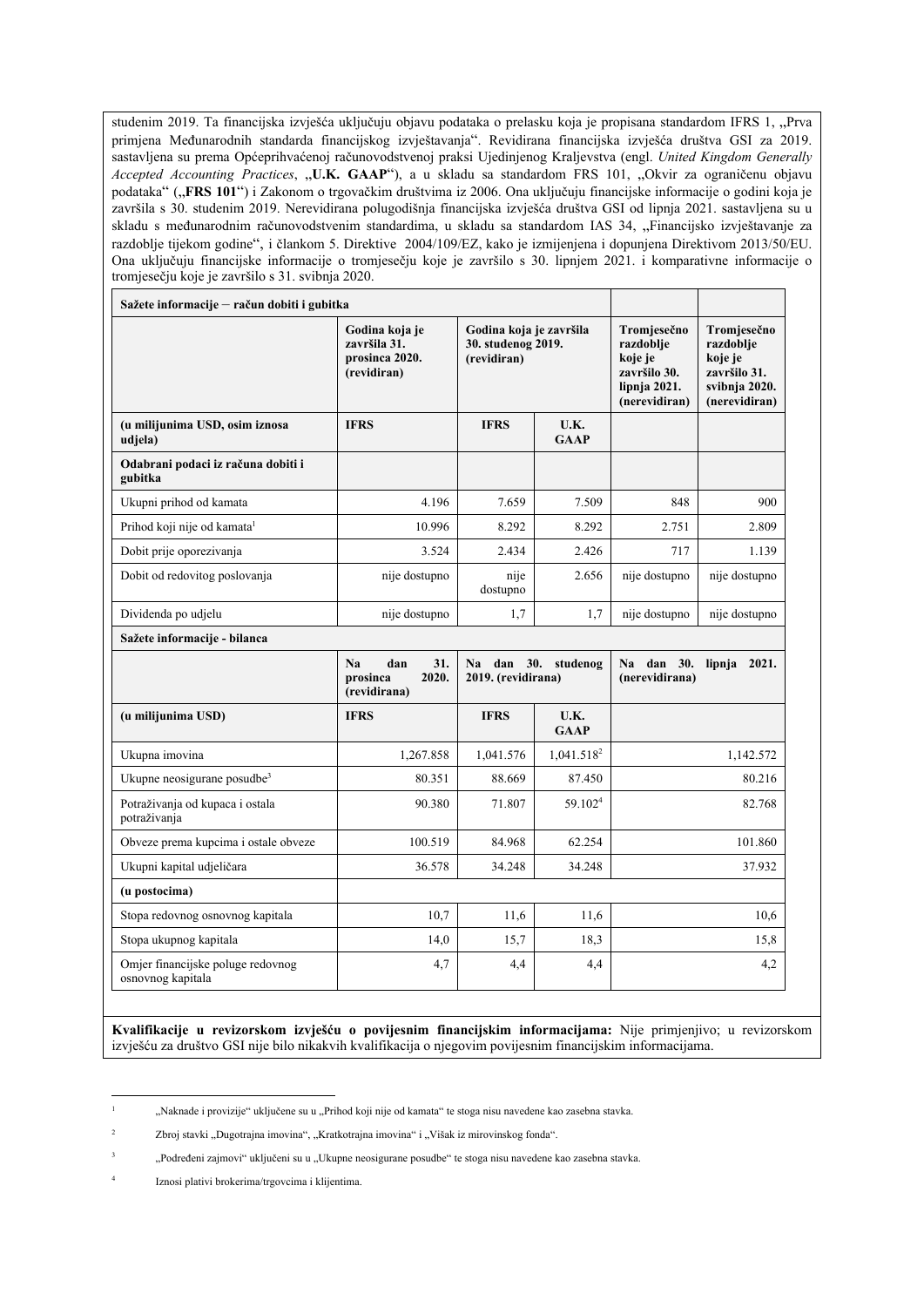#### **Koji su ključni rizici specifični za Izdavatelja?**

Izdavatelj podliježe sljedećim ključim rizicima:

- Plaćanje bilo kojih iznosa dospjelih po Vrijednosnim papirima podliježe kreditnom riziku Izdavatelja. Vrijednosni papiri su neosigurane obveze Izdavatelja. Budući da ulagatelji ovise o sposobnosti Izdavatelja da plati sve iznose dospjele po Vrijednosnim papirima, ulagatelji podliježu kreditnom riziku Izdavatelja i promjenama tržišne procjene kreditne sposobnosti Izdavatelja. Vrijednosni papiri nisu bankovni depoziti te nisu osigurani ili zajamčeni nikakvim programima kompenzacije ili zaštite depozita. Vrijednost i prinos od Vrijednosnih papira podlijegat će kreditnom riziku Izdavatelja i promjenama tržišne procjene kreditne sposobnosti Izdavatelja.
- **•** Društvo GSG i njegova konsolidirana ovisna društva ("**Goldman Sachs**") vodeća su globalna grupa za investicijsko bankarstvo, vrijednosne papire i upravljanje ulaganjima suočena sa značajnim rizicima koji bi mogli utjecati na sposobnost ispunjavanja obveza Izdavatelja temeljem Vrijednosnih papira, uključujući tržišnim i kreditnim rizicima, likvidnosnim rizicima, rizicima povezanim s poslovnim djelatnostima i industrijom, operativnim rizicima te pravnim, regulatornim i reputacijskim rizicima.
- Društvo GSI ovisno je društvo grupe Goldman Sachs koje je u cijelosti u njezinom vlasništvu, kao i ključno ovisno društvo grupe Goldman Sachs za bankarstvo. Uslijed toga, podložno je raznim rizicima koji su značajni i inherentni njegovom poslovanju, uključujući rizike povezane s gospodarskim i tržišnim uvjetima, regulacijom, Brexitom, promjenjivošću tržišta, likvidnošću, kreditnim tržištima, koncentracijom rizika, kreditnom kvalitetom, sastavom baze klijenata, transakcijama s izvedenicama, operativnom infrastukturom, kibernetičkom sigurnošću, upravljanjem rizikom, poslovnim inicijativama, poslovanjem u više jurisdikcija, sukobima interesa, konkurencijom, promjenama temeljnih društava, osobljem, negativnim publicitetom, pravnom odgovornošću, katastrofama i klimatskim promjenama.
- Društvo GSI podliježe Direktivi o sanaciji i likvidaciji banaka čija je namjena omogućiti sancijskim tijelima da provedu niz mjera u vezi s kreditnim institucijama i investicijskim društvima za koje sancijska tijela smatraju da su u opasnosti od propadanja i ako je provedba takvih mjera od javnog interesa. Sanacijske ovlasti kojima raspolaže sanacijsko tijelo uključuju ovlasti (i) otpisa dugovanog iznosa, uključujući do nule, ili pretvorbe Vrijednosnih papira u druge vrijednosne papire, uključujući redovne dionice relevantne institucije (ili ovisnog društva) – takozvani instrument *bail-in*; (ii) prijenosa svog ili dijela poslovanja relevantne institucije na "prijelaznu banku"; (iii) prijenosa imovine umanjene vrijednosti ili problematične imovine na subjekta za upravljanje imovinom; i (iv) prodaje relevantne institucije komercijalnom kupcu. Sanacijsko tijelo također ima ovlast izmjene ugovornih aranžmana, suspendiranja prava na izvršenje ili otkaz do čijeg bi ostvarenja inače moglo doći. Sustav za sanaciju zamišljen je tako da se počne primjenjivati prije insolventnosti te imatelji Vrijednosnih papira možda neće moći predvidjeti primjenu bilo koje sanacijske ovlasti od strane sanacijskog tijela. Nadalje, imatelji Vrijednosnih papira imali bi vrlo ograničena prava osporavanja primjene ovlasti od strane sanacijskog tijela, čak i kad bi te ovlasti dovele do otpisa Vrijednosnih papira ili pretvorbe Vrijednosnih papira u vlasnički kapital.

# **NAJVAŽNIJI PODACI O VRIJEDNOSNIM PAPIRIMA**

#### **Koja su glavna obilježja Vrijednosnih papira?**

**Vrsta i razred vrijednosnih papira koji se nude te identifikacijski broj(evi) vrijednosnih papira:**

Vrijednosni papiri su Vrijednosni papiri s gotovinskim poravnanjem koji su Vrijednosni papiri povezani s dionicama u obliku Certifikata.

Na Vrijednosne će se papire primjenjivati klirinški postupak putem sustava Euroclear Bank S.A./N.V. i Clearstream Banking S.A.

Datum izdanja Vrijednosnih papira je 3. prosinca 2021. ("Datum izdanja"). Cijena izdanja Vrijednosnih papira je 100 posto (100 %) Ukupnog nominalnog iznosa do Ukupnog nominalnog iznosa ("Cijena izdanja").

ISIN: XS2396815065; zajednički kod: 239681506; broj Valoren: 114120080.

**Valuta, denominacija, broj izdanih Vrijednosnih papira i trajanje Vrijednosnih papira:** Valuta Vrijednosnih papira bit će američki dolar ("USD" ili "Valuta poravnanja"). Izračunski iznos je 1.000 USD. Ukupni nominalni iznos Vrijednosnih papira je do Ukupnog nominalnog iznosa.

**Datum dospijeća**: 4. prosinca 2026. Na taj je datum zakazan otkup Vrijednosnih papira, podložno prilagodbi u skladu s uvjetima i odredbama i podložno prijevremenom otkupu Vrijednosnih papira.

## **Prava povezana s Vrijednosnim papirima:**

Vrijednosni papiri će svakom ulagatelju dati pravo na prinos, zajedno s određenim pomoćnim pravima kao što je pravo na dobivanje obavijesti o određenim odlukama i događajima. Prinos od Vrijednosnih papira uključivat će potencijalno plaćanje Iznosa u slučaju Događaja samoopoziva (ako je primjenjivo) ili Iznosa poravnanja (ako je primjenjivo) ili Isporučive imovine (ako je primjenjivo), a plativi iznosi ovisit će o izvedbi sljedeće Temeljne imovine:

| Temelina imovina ili Dionice | <b>Bloomberg / Reuters / ISIN</b> | Burza |  |
|------------------------------|-----------------------------------|-------|--|
|------------------------------|-----------------------------------|-------|--|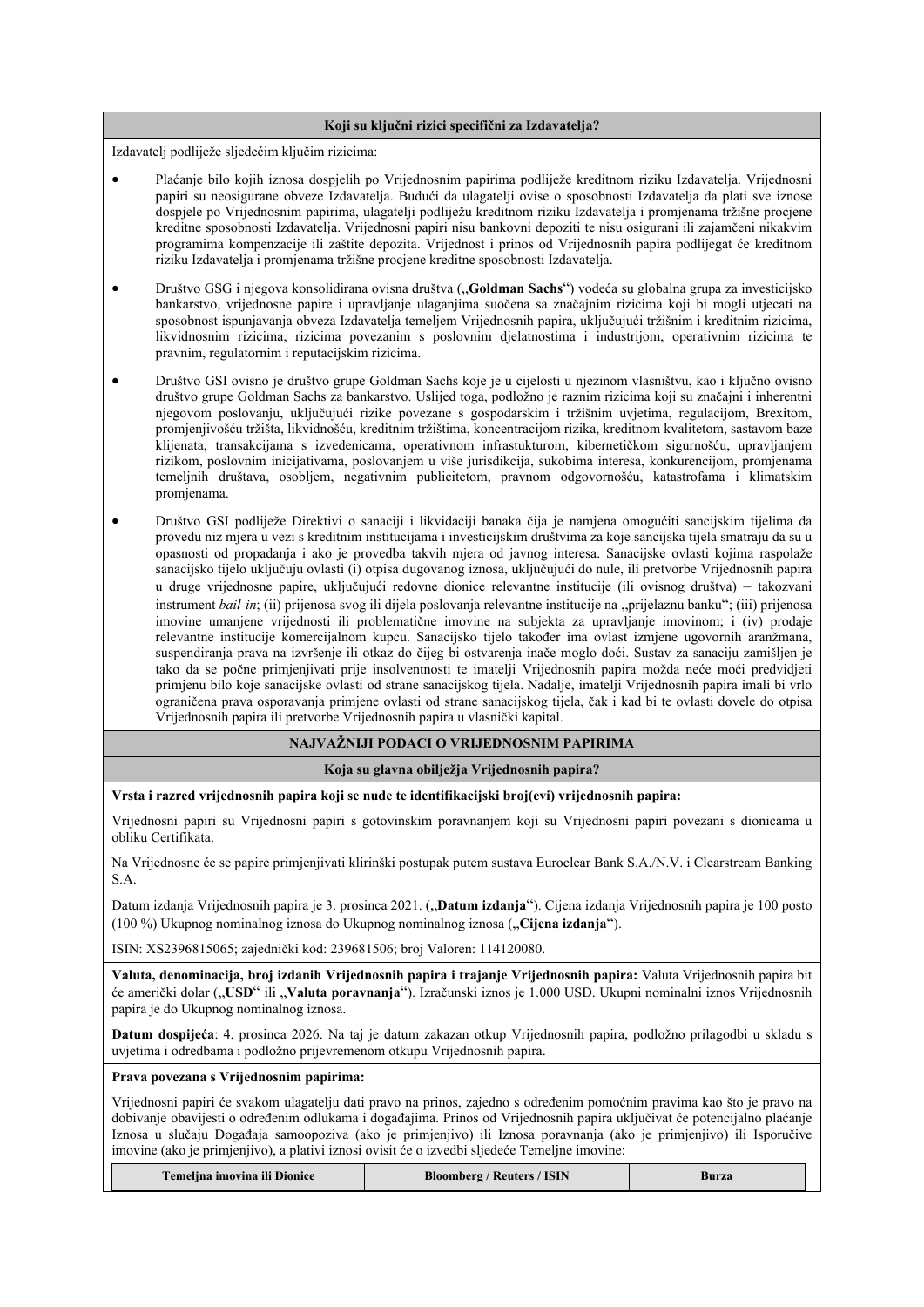| Redovne dionice Franco-Nevada korporacije | FNV UN <temeljni kapital=""> / FNV.N /<br/>CA3518581051</temeljni>   | Njujorška burza |
|-------------------------------------------|----------------------------------------------------------------------|-----------------|
| Redovne dionice Barrick Gold korporacije  | GOLD UN <temeljni kapital=""> / GOLD.N /<br/>CA0679011084</temeljni> | Njujorška burza |
| Redovne dionice Newmont korporacije       | EM UN <temeljni kapital=""> / NEM.N /<br/>US6516391066</temeljni>    | Njujorška burza |

**Iznos u slučaju Događaja samoopoziva**: ako je na Datum promatranja samoopoziva Referentna cijena svake Temeljne imovine viša ili jednaka od njoj odgovarajuće Razine samoopoziva, Vrijednosni papiri bit će automatski prijevremeno iskorišteni, a primjenjivi Iznos u slučaju Događaja samoopoziva s obzirom na taj Datum promatranja samoopoziva bit će plativ za svaki Vrijednosni papir na sljedeći Datum plaćanja samoopoziva.

**Iznos poravnanja**: osim u slučaju prethodnog prijevremenog iskorištavanja ili kupnje i otkazivanja:

(i) ako je Konačna cijena zatvaranja svake Temeljne imovine viša ili jednaka od njezine Razine granične cijene, primjenjivat će se Gotovinsko poravnanje, a Iznos poravnanja u USD plativ u vezi sa svakim Vrijednosnim papirom na Datum dospijeća bit će iznos izračunat u skladu sa sljedećom formulom:

## II x Postotak otkupa

(ii) ako je Konačna cijena zatvaranja bilo koje Temeljne imovine niža od njezine Razine granične cijene, primjenjivat će se Fizičko poravnanje, a svaki će Vrijednosni papir biti poravnat na Datum dospijeća isporukom Isporučive imovine i plaćanjem Djelomičnom gotovinskog iznosa.

**Iznos nepredviđenog prijevremenog otkupa**: Vrijednosni papiri mogu biti otkupljeni prije predviđenog dospijeća: (i) po izboru Izdavatelja (a) ako Izdavatelj utvrdi da je određena promjena primjenjivog prava dovela do toga da izvedba Izdavatelja ili njegovih povezanih društava temeljem Vrijednosnih papira ili transakcija omeđivanja rizika (*hedging arrangement*) u vezi s Vrijednosnim papirima postane (ili je vrlo vjerojatno da će u neposrednoj budućnosti postati) nezakonita ili neprovediva (u cijelosti ili djelomično), ili (b) u slučajevima u kojima je to primjenjivo, ako Agent za izračun utvrdi da su nastupili određeni dodatni slučajevi poremećaja ili slučajevi prilagodbe u vezi s temeljnom imovinom, kako su opisani u uvjetima i odredbama za Vrijednosne papire ili (ii) po Imateljevoj obavijesti kojom Imatelj takve Vrijednosne papire proglašava odmah otkupivima zbog nastupa slučaja neispunjenja obveza koji se nastavio.

U takvom slučaju, Iznos nepredviđenog prijevremenog otkupa koji je plativ prilikom takvog nepredviđenog prijevremenog otkupa je, za svaki Vrijednosni papir, iznos fer tržišne vrijednosti Vrijednosnog papira, uzimajući u obzir sve relevantne čimbenike umanjeno za sve troškove koje su Izdavatelj ili bilo koje od njegovih povezanih društava snosili u vezi s takvim prijevremenim otkupom, uključujući troškove koji se odnose na otkazivanje bilo kakvog temeljnog i/ili povezanog aranžmana za omeđivanje rizika (*hedging arrangement*). *Iznos nepredviđenog prijevremenog otkupa može biti manji od Vašeg početnog ulaganja te stoga možete izgubiti svoje cjelokupno ulaganje ili njegov dio pri nepredviđenom prijevremenom otkupu.*

Definirani pojmovi:

- **Početna cijena imovine**: za Temeljnu imovinu, njezina Početna cijena zatvaranja.
- **Iznos Događaja samoopoziva**: za Datum promatranja samoopoziva predviđen za: (i) 28. studenog 2022., 1.070 USD; (ii) 27. studenog 2023., 1.140 USD; (iii) 26. studenog 2024., 1.210 USD; i (iv) 26. studenog 2025., 1.280 USD.
- **Razina samoopoziva**: za svaku Temeljnu imovinu i Datum promatranja samoopoziva predviđen za: (i) 28. studenog 2022., 100 posto (100 %) njezine Početne cijene imovine; (ii) 27. studenog 2023., 90 posto (90 %) njezine Početne cijene imovine; (iii) 26. studenog 2024., 80 posto (80 %) njezine Početne cijene imovine; (iv) 26. studenog 2025., 70 posto (70%) njezine Početne cijene imovine.
- **Datumi promatranja samoopoziva**: 28. studenog 2022., 27. studenog 2023., 26. studenog 2024. i 26. studenog 2025., u svakom slučaju podložno prilagodbama u skladu s uvjetima i odredbama.
- **Datum isplate samoopoziva**: datum koji slijedi otprilike 5 Radnih dana nakon svakog Datuma promatranja samoopoziva, podložno prilagodbama u skladu s uvjetima i odredbama.
- **Razina granične cijene**:S obzirom na svaku Temeljnu imovinu, 55 posto (55%) njezine Početne cijene imovine.
- **II**: Izračunski iznos, 1.000 USD.
- **Isporučiva imovina**: određen broj cijelih jedinica Imovine s najlošijom konačnom izvedbom jednak *kvocijentu* (i) Izračunskog iznosa *podijeljenog* (ii) Početnom cijenom imovine Imovine s najlošijom konačnom izvedbom, zaokružen na prvi manji cijeli broj.
- **Konačna cijena zatvaranja**: za Temeljnu imovinu, njezina Referentna cijena 27. studenog 2026., podložno prilagodbama u skladu s uvjetima i odredbama.
- **Konačna referentna vrijednost:** Konačna cijena zatvaranja Imovine s najlošijom konačnom izvedbom.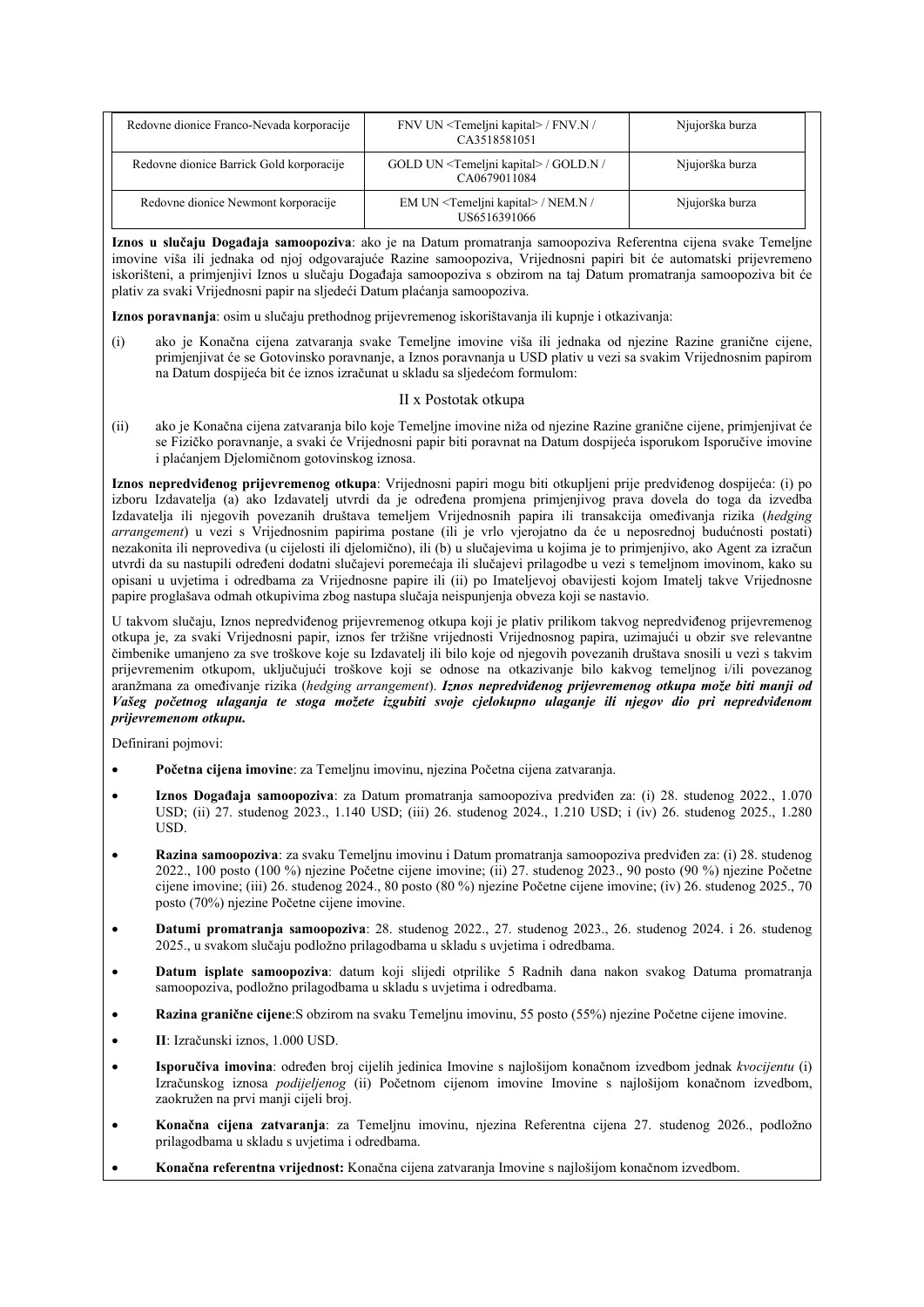- **Imovina s najlošijom konačnom izvedbom:** Temeljna imovina s najnižom Konačnom izvedbom imovine, koja je Konačna cijena zatvaranja *podijeljena* s Početnom cijenom zatvaranja.
- **Djelomični gotovinski iznos**: iznos koji se izračunava kao *produkt* Djelomične naknade *pomnožene* s Konačnom referentnom vrijednošću.
- **Djelomična naknada**: dio Temeljne imovine određen pri izračunu Isporučive imovine, prije zaokruživanja na prvi manji cijeli broj.
- **Početna cijena zatvaranja**: za Temeljnu imovinu, njezina Referentna cijena 26. studenog 2021., podložno prilagodbama u skladu s uvjetima i odredbama.
- **Početna referentna vrijednost:** Početna cijena zatvaranja Imovine s najlošijom konačnom izvedbom.
- **Postotak otkupa**: 135 posto (135 %).
- **Referentna cijena**: cijena zatvaranja dionica na Burzi, za Temeljnu imovinu na relevantni datum.

**Mjerodavno pravo:** Za Vrijednosne papire mjerodavno je englesko pravo.

## **Status Vrijednosnih papira:**

Vrijednosni papiri su nepodređene i neosigurane obveze Izdavatelja i bit će jednako rangirani međusobno i sa svim drugim nepodređenim i neosiguranim obvezama Izdavatelja koje s vremena na vrijeme mogu biti neplaćene.

Poduzimanje bilo kakvih mjera od strane sanacijskog tijela temeljem Direktive o sanaciji i likvidaciji banaka u vezi s Izdavateljem moglo bi značajno utjecati na vrijednost Vrijednosnih papira i bilo kakvog otkupa povezanog s njima i/ili povlačiti rizik od pretvorbe Vrijednosnih papira u vlasnički kapital.

## **Opis ograničenja slobodne prenosivosti Vrijednosnih papira:**

Vrijednosni papiri nisu niti će biti registirani na temelju Zakona o vrijednosnim papirima Sjedinjenih Američkih Država iz 1933. godine ("**Zakon o vrijednosnim papirima**") te se ne smiju nuditi ili prodavati u Sjedinjenim Američkim Državama osobama koje su državljani Sjedinjenih Američkih Država niti u ime ili za račun takvih osoba, osim u određenim transakcijama koje su izuzete od obveze registracije iz Zakona o vrijednosnim papirima i primjenjivih zakona o vrijednosnim papirima saveznih država. Ni u kojoj se jurisdikciji niti iz bilo koje se jurisdikcije ne smije izvršiti nikakva ponuda, prodaja ili isporuka Vrijednosnih papira, niti distribucija bilo kojeg ponudbenog materijala povezanog s Vrijednosnim papirima, osim u slučajevima koji će rezultirati usklađenošću s važećim zakonima i propisima. Podložno navedenom, Vrijednosni će papiri biti slobodno prenosivi.

## **Gdje će se trgovati Vrijednosnim papirima?**

Nije primjenjivo; Vrijednosni papiri neće biti uvršteni u kotaciju ili za trgovanje ni na jednoj burzi.

## **Koji su ključni rizici specifični za Vrijednosne papire?**

**Čimbenici rizika povezani s Vrijednosnim papirima:** Vrijednosni papiri podliježu sljedećim ključim rizicima:

Vrijednost i navedena cijena Vaših Vrijednosnih papira (ako postoje) u svako će vrijeme odražavati mnoštvo čimbenika i ne može se predvidjeti. Ovisno o izvedbi Temeljne imovine, postoji mogućnost da izgubite svoje cjelokupno ulaganje ili njegov dio.

## *Rizici povezani s određenim obilježjima Vrijednosnih papira*:

- Prema uvjetima i odredbama za Vaše Vrijednosne papire, Vrijednosni papiri podliježu gornjoj granici, zbog čega će Vaša mogućnost sudjelovanja u bilo kakvoj promjeni vrijednosti Temeljne imovine tijekom trajanja Vrijednosnih papira biti ograničena, bez obzira na to koliko razina, cijena, stopa ili druga primjenjiva vrijednost Temeljne imovine naraste iznad gornje granice tijekom roka trajanja Vrijednosnih papira. U skladu s time, prinos od Vaših Vrijednosnih papira može biti znatno manji nego u slučaju da ste izravno kupili Temeljnu imovinu.
- Prema uvjetima i odredbama za Vaše Vrijednosne papire, prinos od Vrijednosnih papira ovisi o sastavnici košarice Temeljne imovine s "najlošijom" *(worst of)* izvedbom; biti ćete izloženi izvedbi svake Temeljne imovine, a posebno Temeljnoj imovini s najlošijom izvedbom. To znači da, neovisno o izvedbi druge Temeljne imovine, ako bilo koja Temeljna imovina ili više njih ne postigne relevantni prag ili graničnu cijenu za plaćanje kamate ili izračun bilo kojeg iznosa otkupa, postoji mogućnost da Vam ne budu plaćene nikakve kamate i/ili da izgubite cjelokupno svoje početno ulaganje ili njegov dio.
- Prema odredbama za Vaše Vrijednosne papire, a podložno ispunjenju određenog uvjeta, Vrijednosni papiri se otkupljuju po svom dospijeću isporukom Dionica. Kao imatelj Vrijednosnih papira, po dospijeću ćete dobiti te Dionice, a ne novčani iznos. Stoga, bit ćete izloženi izdavatelju tih Dionica i rizicima povezanim s imanjem tih Dionica. Vrijednost svake Dionice koja treba biti isporučena pomnožena s brojem Dionica koje trebaju biti isporučene (zajedno s bilo kojim preostalim gotovinskim iznosom) Vama može biti niža od iznosa kupnje koji ste platili za svoje Vrijednosne papire i glavnice (ako postoji) Vrijednosnih papira. U najgorem slučaju, Dionice koje se